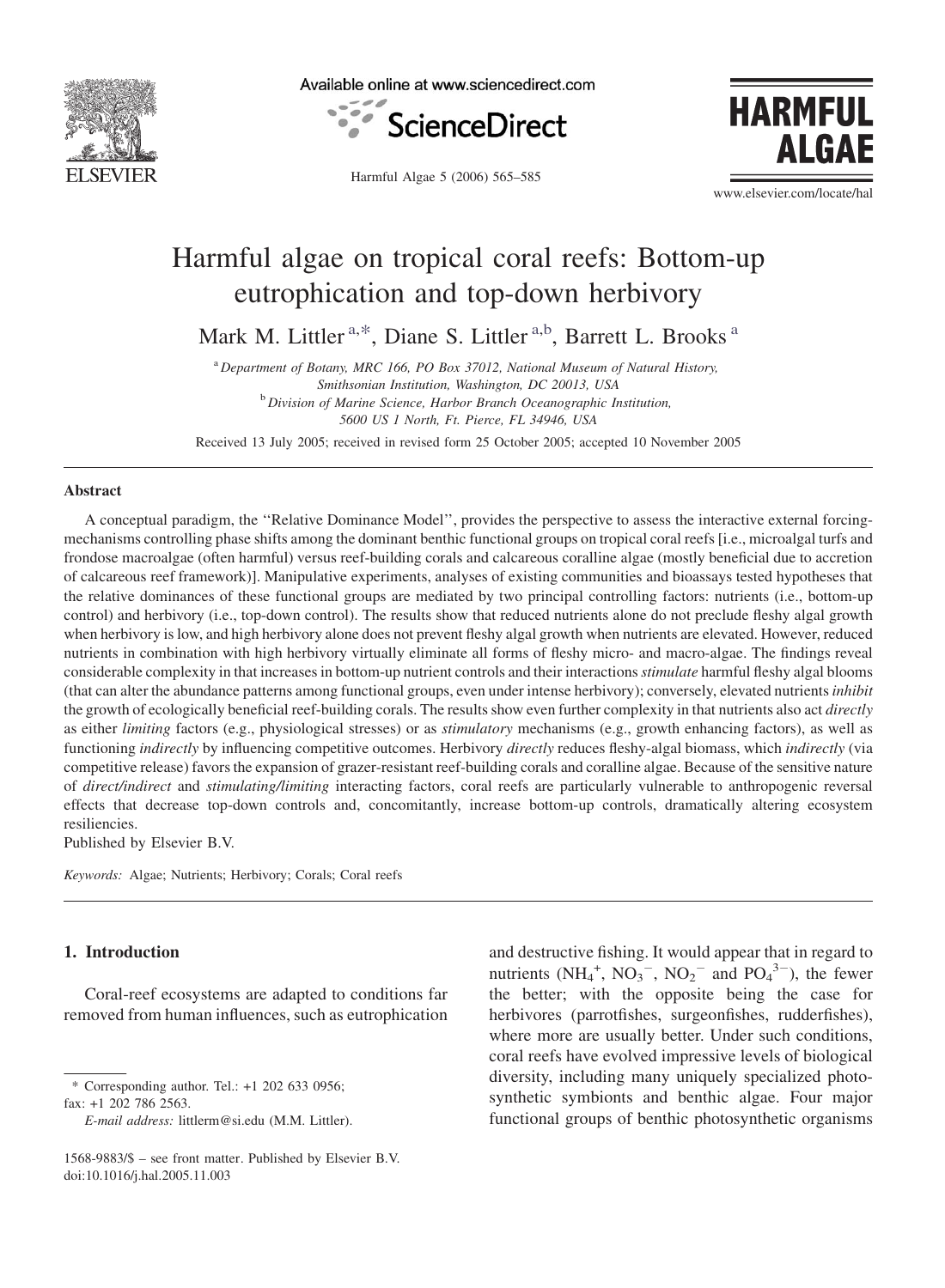<span id="page-1-0"></span>are responsible for the bulk of coral-reef primary production: microalgal turfs (defined here as fleshy filamentous and prostrate forms <2 cm high), frondose macroalgae, calcareous crustose coralline algae and reef-building corals (containing symbiotic algae). Of these, cnidarian corals and coralline algae are the most desirable due to their accretion of the  $CaCO<sub>3</sub>$  matrix that comprises the reef framework, which is responsible for the spatial heterogeneity/complexity that supports the remarkable diversity of associated biota.

The concepts ''top-down'' and ''bottom-up'' controls have long been used (e.g., [Atkinson and Grigg,](#page-16-0) [1984; Carpenter et al., 1985](#page-16-0)) to describe mechanisms where either the actions of predators or resource availability regulate the structure of aquatic communities; these opposing concepts can be particularly useful in understanding complex coral-reef ecosystems. The Relative Dominance Model (RDM, Fig. 1, first proposed by [Littler and Littler, 1984a](#page-18-0)) predicts that the competitive outcomes determining the relative abundances of corals, crustose coralline algae, microalgal turfs and frondose macroalgae on coral reefs are most often controlled by the complex interactions of environmental factors (bottom-up controls such as nutrient levels) and biological factors (top-down controls such as grazing).

Before any model can be useful, its predictions must accurately reflect the biological relationships in the target ecosystems. The previous evidence relevant to the RDM consists of several short-term experiments (e.g., [Miller](#page-19-0) [et al., 1999; Thacker et al., 2001; Belliveau and Paul,](#page-19-0) [2002\)](#page-19-0), in the case of bottom-up versus top-down effects, as well as considerable circumstantial evidence (e.g., [Hallock et al., 1993; Hughes, 1994](#page-17-0)) and correlative biogeographic surveys [\(Littler et al., 1991; Verheij,](#page-19-0) [1993\)](#page-19-0). Using a longer-term manipulative approach on an



Fig. 1. The Relative Dominance Model. All of the four sessile functional groups depicted occur under the conditions in every compartment of the model; however, the RDM predicts which groups will be predominant under the complex interacting vectors of eutrophication and declining herbivory (most often anthropogenically derived). Crustose coralline algae are posited to be competitively inferior and dominate mainly by default; where frondose algae are removed by herbivores and corals are inhibited by nutrients. The dotted lines represent tipping points where the external forcing functions of increasing nutrients and declining herbivory reach critical levels that reduce resiliency to phase shifts. Light to dark shading indicates declining desirability of each functional group from a management perspective. Hypothetically, one vector can partially offset the other (e.g., high herbivory may delay the impact of elevated nutrients, or low nutrients may offset the impact of reduced herbivory). We further posit that such latent trajectories can be activated or accelerated by large-scale stochastic disturbances such as tropical storms, cold fronts, warming events, diseases and predator outbreaks; events from which coral reefs have recovered for millions of years in the absence of humans.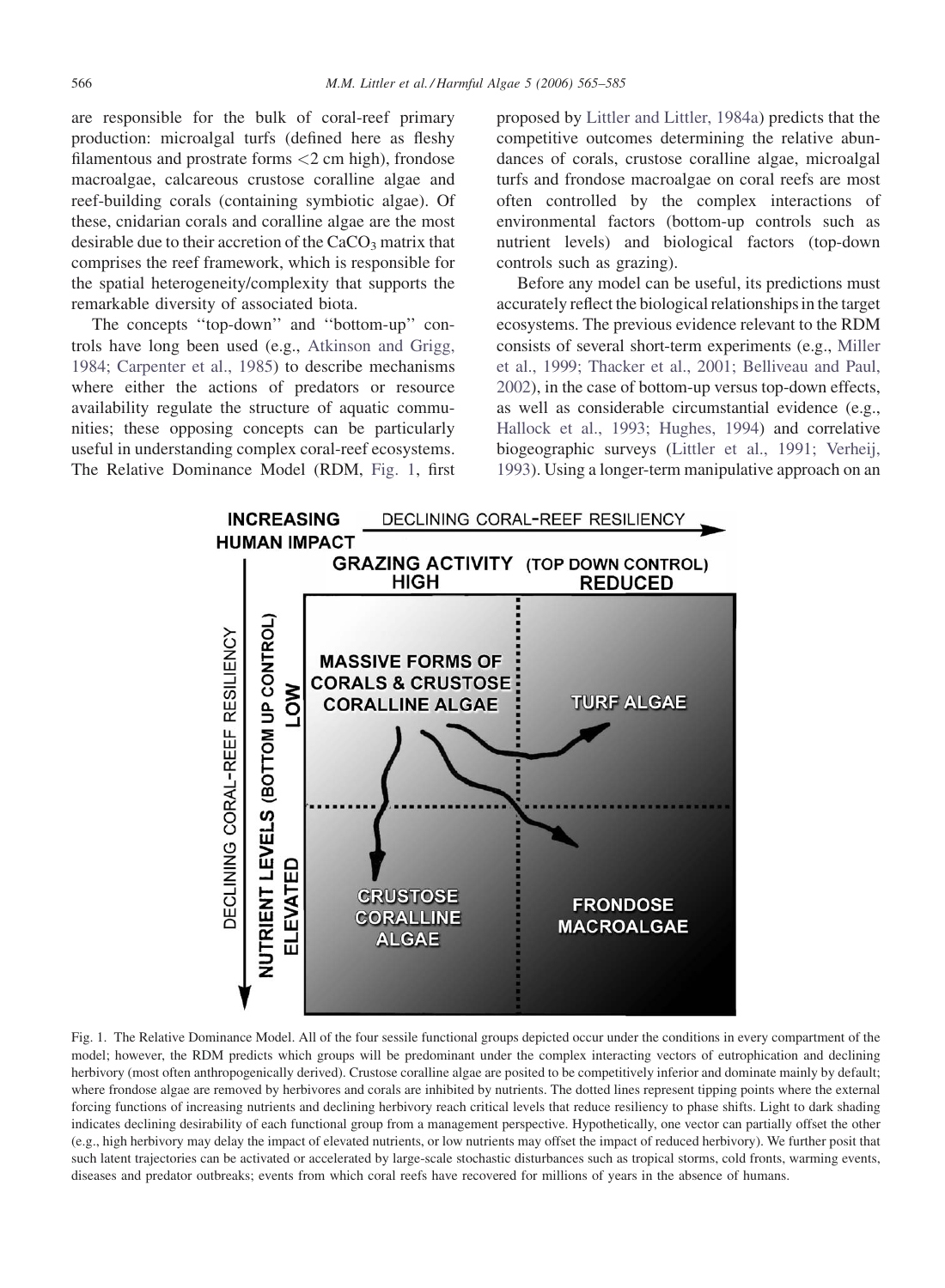appropriately oligotrophic coral-dominated reef, [Smith](#page-20-0) [et al. \(2001\)](#page-20-0) provide the most relevant experimental evidence in support of the RDM to date.

Top-down control by abundant populations of large mobile herbivores has been shown repeatedly since the time of [Stephenson and Searles \(1960\)](#page-20-0) for coral reefs. As noteworthy examples, [Carpenter \(1986\),](#page-16-0) [Lewis](#page-18-0) [\(1986\)](#page-18-0), [Morrisson \(1988\)](#page-19-0) and many other workers (reviewed in [Steneck, 1989; McCook, 1999; Bellwood](#page-20-0) [et al., 2004](#page-20-0)) have unanimously reported that lowering herbivory without changing nutrient inputs often results in rapid increases in fleshy algae on coral reefs. However, in most of the few studies that manipulated both herbivores and nutrients (e.g., [Thacker et al., 2001;](#page-20-0) [McClanahan et al., 2002; Belliveau and Paul, 2002\)](#page-20-0), the duration was too short and adequate nutrient data were lacking, or ambient nutrient background concentrations already exceeded levels limiting to macroalgal growth (e.g., [Miller et al., 1999\)](#page-19-0).

Despite many advocates, herbivory patterns alone do not consistently explain the distributions and abundances of benthic algae on coral reefs ([Adey et al.,](#page-16-0) [1977; Hay, 1981; Hatcher and Larkum, 1983; Hatcher,](#page-16-0) [1983; Carpenter, 1986\)](#page-16-0). For example, several studies (e.g., [Hatcher, 1981; Schmitt, 1997; Lirman and Biber,](#page-17-0) [2000\)](#page-17-0) found no significant correlation between grazing intensity and frondose algal biomass. A dramatic increase in fleshy algal biomass due to eutrophication was reported [\(Fishelson, 1973\)](#page-17-0) without any concomitant reduction in herbivore populations. As noted by [Lewis \(1986\)](#page-18-0), frondose macroalgae occur in healthy reef areas of low herbivory (see also [Littler et al., 1986\)](#page-19-0); many such areas generate increased current acceleration, like the reef crest and tops of patch-reef rocks, implicating higher nutrient fluxes (e.g., see [Atkinson](#page-16-0) [and Bilger, 1992; Bilger and Atkinson, 1995\)](#page-16-0). Further considerations are the widespread abundance of nitrogen-fixing Cyanobacteria and the now-ubiquitous presence of substantial anthropogenic nitrogen sources (from burning fossil fuels) in rainfall worldwide [\(Vitousek et al., 1997\)](#page-20-0)—making the terms ''pristine'' or ''nutrient-limited'' relative, at best.

Coral reef ecosystems have evolved in the most oligotrophic of warm ocean waters and are sensitive to low level increases in the concentrations of dissolved inorganic nitrogen ( $\text{DIN} = \text{NH}_4^+ + \text{NO}_3^- + \text{NO}_2^-$ ) and soluble reactive phosphorus  $(SRP = PO<sub>4</sub><sup>3-</sup>)$  associated with human eutrophication [\(Johannes, 1975; Tomascik](#page-17-0) [and Sander, 1987a,b; Bell, 1992; NRC, 1995; Dubinsky](#page-17-0) [and Stambler, 1996\)](#page-17-0). Nutrient enrichment of coral reefs has many direct and indirect effects that, over time, can result in alternative stable states dominated by fleshy,

non-calcifying macroalgae [\(Birkeland, 1987; Done,](#page-16-0) [1992; Lapointe et al., 1993, 1997; Lapointe, 1997;](#page-16-0) [NRC, 2000; Bellwood et al., 2004](#page-16-0)). Growth and reproduction of macroalgae are nutrient limited in oligotrophic coral-reef waters ([Lapointe, 1987, 1997,](#page-18-0) [1999; Larned and Stimson, 1996; Schaffelke and](#page-18-0) [Klumpp, 1998; Lapointe et al., 2004](#page-18-0)) where lownutrient concentrations and high herbivory favor the dominance of calcareous, hermatypic corals [\(Adey,](#page-16-0) [1998; McConnaughey et al., 2000\)](#page-16-0). Case studies in Kaneohe Bay, Hawaii, USA [\(Banner, 1974; Smith](#page-16-0) [et al., 1981\)](#page-16-0) and, more recently, the Negril Marine Park, Jamaica [\(Goreau, 1992; Lapointe and Thacker, 2002\)](#page-17-0) have demonstrated the pivotal role of low-level nutrient enrichment to the development of excessive macroalgal biomass [\(ECOHAB, 1997](#page-17-0)) on coral reefs. Macroalgae can inhibit the survival of coral recruits [\(Birkeland,](#page-16-0) [1977; Sammarco, 1980, 1982](#page-16-0)) and because of enhanced growth and reproduction in the presence of elevated nutrients, they can quickly overgrow the slowergrowing hermatypic corals ([NRC, 1995](#page-19-0)).

Spatial and temporal patterns of nutrients also have been shown [\(Adey et al., 1977; Hatcher and Hatcher,](#page-16-0) [1981; Hatcher and Larkum, 1983\)](#page-16-0) to co-vary with algal biomass. The decrease in coral cover ([Pollock, 1928](#page-19-0)), relative to frondose algae ([Doty, 1971\)](#page-17-0) and coralline algae [\(Littler, 1971\)](#page-18-0), on the reef flat at Waikiki, Hawaii was the first phase shift from coral to macroalgal domination that was postulated [\(Littler, 1973\)](#page-18-0) as due to increases in eutrophication (bottom-up control). Shifts from coral dominance to algal dominance that suggest linkages with chronic nutrient loading are exemplified by case studies in Hawaii ([Littler, 1973; Banner, 1974;](#page-18-0) [Smith et al., 1981\)](#page-18-0), Venezuela [\(Weiss and Goddard,](#page-20-0) [1977\)](#page-20-0), the Red Sea ([Mergener, 1981](#page-19-0)), Barbados [\(Tomascik and Sander, 1985, 1987a,b\)](#page-20-0), Reunion Island [\(Cuet et al., 1988\)](#page-16-0), Bermuda ([Lapointe and O'Connell,](#page-18-0) [1989\)](#page-18-0), the Great Barrier Reef ([Bell, 1992\)](#page-16-0), mainland southeast Florida [\(Lapointe et al., 2005a,b](#page-18-0)), the Florida Keys [\(Lapointe et al., 1994\)](#page-18-0), Martinique [\(Littler et al.,](#page-18-0) [1993\)](#page-18-0) and Jamaica [\(Goreau et al., 1997; Lapointe et al.,](#page-17-0) [1997\)](#page-17-0). The very low nutrient levels involved in limiting macroalgal growth (tipping points are the critical nutrient levels that reduce resiliency to phase shifts), either natural or anthropogenic, have been proposed [\(Bell, 1992; Lapointe et al., 1997\)](#page-16-0) regarding the enabling of undesirable transitions from coral dominance toward algal stable states. Therefore, understanding both the processes of productivity (bottom-up) and those of disturbance (top-down) are critical to the elucidation of mechanisms that mediate algal/herbivore interactions.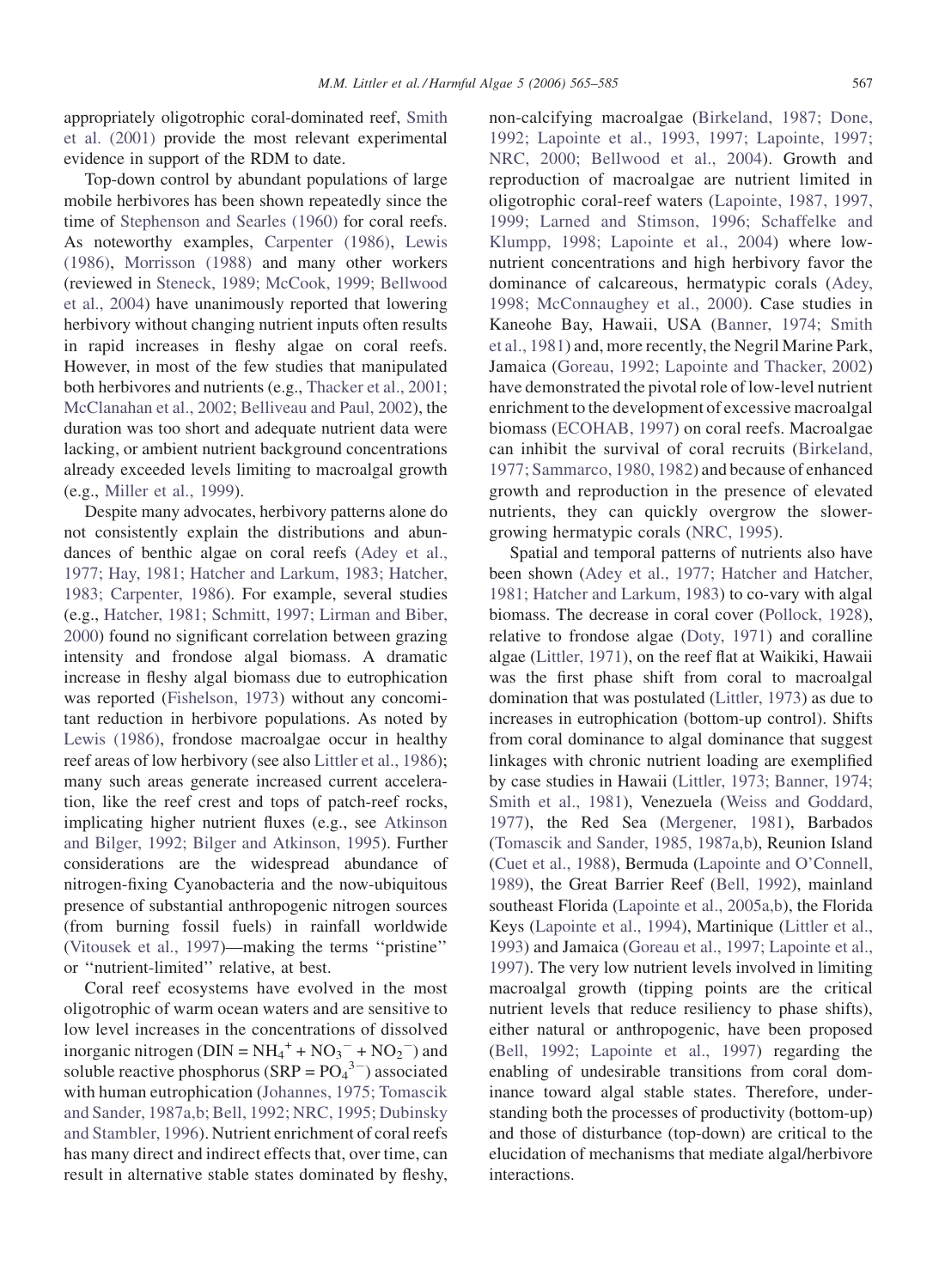<span id="page-3-0"></span>The present 24-month investigation combines in situ experiments with field bioassays and descriptive surveys to provide predictive information regarding the relative importance of bottom-up versus top-down controls on the dominant benthic functional groups on coral reefs. The study includes: (1) characterization of environmental parameters (i.e., nutrient analyses, herbivory assays and nutrient-limitation bioassays); (2) distribution and abundance patterns of indicatorgroups and their palatability to herbivores; and (3) controlled manipulations of nutrient concentrations in areas of both high and low herbivory. We believe that the strongest approach is to test multiple hypotheses using multifaceted experiments. Both environmental and bioassay data are essential to characterize the ambient nutrient/herbivory environments and antecedent nutrient history of the two Study Sites (A and B, Fig. 2). The nutrient-limitation bioassays provide physiological tests of the assumption that both Study Sites A and B have had an oligotrophic history. This type of assay furnishes a powerful index to the longterm integration of the ambient nutrient concentrations by the naturally occurring functional producer groups prior to and following experimental enrichment. In the palatability assays, natural populations of reef fishes are

used to assess the herbivore resistances of predominant functional groups, including the massive reef-building corals, as an independent test of the RDM's efficacy. The controlled manipulative experiments examine the importance of nutrient regime on long-term recruitment, colonization and competition patterns that influence coral-reef community structure in habitats with contrasting levels of herbivory. Transplant studies test the growth/inhibition responses of reef-building corals to elevated nutrients under natural levels of high herbivory.

In healthy tropical reefs, nutrient concentrations are extremely low and attachment space is pre-empted by a broad diversity of sessile benthic organisms. Given these conditions, competition between attached organisms should be severe. We posit that competition for space and light is not only important in determining the relative abundances of major functional groups, but also that the outcome of competition for these resources on coral reefs is often controlled by differential nutrient and grazing effects. Controlled nutrient-enrichment experiments, utilized in conjunction with closely juxtaposed habitats of high versus low herbivores, test hypotheses concerning the colonization and competitive interactions of harmful blooms of microalgal turfs



Fig. 2. Location of the two main reef-flat Zones and the two Study Sites  $(A = low \, h$  herbivory,  $B = high \, h$  herbivory) and diffuser arrays (open = reduced nutrients, closed = elevated nutrients) at CBC.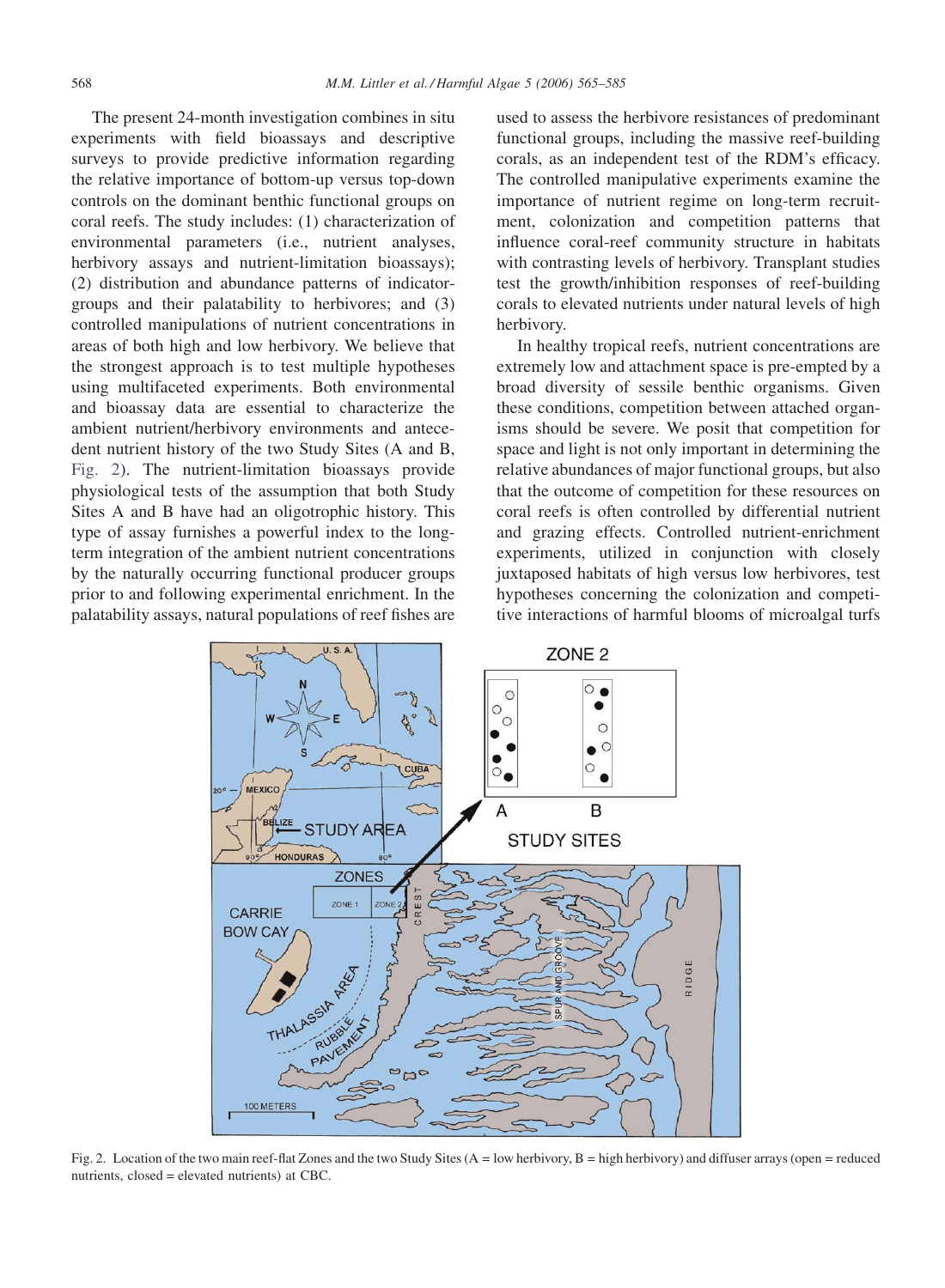and frondose macroalgae versus beneficial reef-building corals and crustose coralline algae on a healthy barrierreef system. The RDM [\(Fig. 1](#page-1-0)) provides the perspective for advancing hypotheses and is examined by the following four central predictions: In the highherbivory Study Site B ([Fig. 2\)](#page-3-0): (1) reduced nutrients should favor the development of calcareous coralline algae and corals relative to frondose macroalgae and microalgal turfs; and (2) elevated nutrients should result in high coverage of coralline algae; whereas in the lowherbivory Study Site A; (3) elevated nutrients should lead to the dominance of frondose macroalgae; and (4) reduced nutrients should lead to an abundance of turf microalgae.

## 2. Materials and methods

# 2.1. Study areas

The Belize Barrier Reef complex is the largest coralreef tract in the western hemisphere (over 250 km in length and from 10 to 32 km wide), consisting of an almost unbroken barrier reef containing hundreds of patch reefs and mangrove islands. Within back-reef habitats, such as the one studied here [\(Fig. 2](#page-3-0)), assemblages of framework-building corals and calcareous algae have the same general taxonomic composition along the entire barrier reef ([Burke, 1982](#page-16-0), personal observations). Carrie Bow Cay (CBC) reef habitats and surrounding environs comprise a well-developed, representative, barrier-reef system remote from major human influences. Offshore Secchi disc depths in excess of 43 m are typical, indicating Jerlov Type I oceanic waters. Most importantly, nutrient levels above the tipping-point concentrations noted ([Bell, 1992\)](#page-16-0) to potentially enable macroalgal overgrowth (i.e.,  $>0.1 \mu M$  phosphorus and  $>1.0 \mu M$  nitrogen) have seldom been recorded ([Lapointe et al., 1987, 1993\)](#page-18-0) from coral reefs of this system.

The topography, geology and general biology of CBC are well known due to over a quarter century of study (see [Ruetzler and Macintyre, 1982](#page-19-0)). Herbivory has been extensively investigated for many of the CBC reef habitats ([Hay, 1981; Littler et al., 1983b, 1986,](#page-17-0) [1987a, 1989, 1995; Lewis and Wainwright, 1985;](#page-17-0) [Lewis, 1986; Lewis et al., 1987; Macintyre et al., 1987;](#page-17-0) [Reinthal and Macintyre, 1994\)](#page-17-0), including the sites studied here. The two experimental Study Sites (A and B, [Fig. 2\)](#page-3-0), located directly shoreward of the intertidal and spatially complex reef crest on the northeast side of CBC (16 $\degree$ 48'N, 88 $\degree$ 05'W), are typical of the back-reef systems found throughout much of the Belizean barrier tract [\(James et al., 1976; Burke, 1982](#page-17-0); personal observations). The community composition and zonational patterns of the CBC region are also representative of much of the entire barrier reef platform ([Littler et al.,](#page-19-0) [1989, 1995\)](#page-19-0). Furthermore, distinct similarities exist between the Belize Barrier Reef's biological/geological zonation and the barrier reefs of the north coast of Jamaica [\(Goreau, 1959; Goreau and Land, 1974](#page-17-0)), the north coast of Haiti [\(Burke, 1982\)](#page-16-0), the southeastern coast of Alarcran [\(Burke, 1982](#page-16-0)) and the offshore reefs of the Bahamas, Puerto Rico, the Lesser Antilles, Panama's San Blas Islands, Mexico's Yucatan Peninsula and the Bay Islands of Honduras ([Littler and Littler,](#page-18-0) [2000,](#page-18-0) personal observations).

The bottom characteristics exhibit a shoreward (i.e., westward, downstream) transition from the smooth flat pavement zone adjacent to the crest to a rubblepavement zone [\(Fig. 2](#page-3-0)). These are followed by a thin overlaying veneer zone of rubble and gravel-sized fragments ([Littler et al., 1987b; Macintyre et al., 1987](#page-19-0)), finally grading to an epilithic Thalassia-bed. The Thalassia plants on this reef flat are firmly anchored directly to the pavement and secondarily entrap a thin layer of gravel and coarse sand.

The back-reef pavement zone and rubble-pavement zone [\(Fig. 2](#page-3-0)) contain numerous coral colonies [\(Lewis,](#page-18-0) [1986; Littler et al., 1989](#page-18-0)) and are characterized by high densities of transient herbivorous fishes [\(Hay, 1981;](#page-17-0) [Lewis and Wainwright, 1985\)](#page-17-0). Sea urchins and territorial damselfishes are uncommon in the CBC back-reef areas studied [\(Lewis, 1986;](#page-18-0) personal observations). The most common herbivorous fish species in the outer Study Site B are: the surgeonfishes Acanthurus bahianus and A. coeruleus, and the parrotfishes Scarus inserti, Sparisoma chrysopterum, Sparisoma viride and Sparisoma rupripinne. Repeated censuses from April 1982 to March 1983 (see Table 2 of [Lewis, 1986\)](#page-18-0) indicated reasonably stable herbivorous fish populations and this pattern has continued to the present.

## 2.2. Environmental data

To characterize the nutrient environment of CBC, water samples were collected from each of the two Study Sites (designated A and B, [Fig. 2](#page-3-0)) in 100 ml acid-washed polyethylene bottles. Each sample was taken as three separate replicates (to increase coverage) and pooled (to reduce analytical costs). Samples were obtained once yearly from 3 cm above the surface (i.e., top) of individual clay-pot diffusers (see description below) 3 weeks following the addition of fertilizer  $(N = 12)$ separate samples of three pooled replicates each) in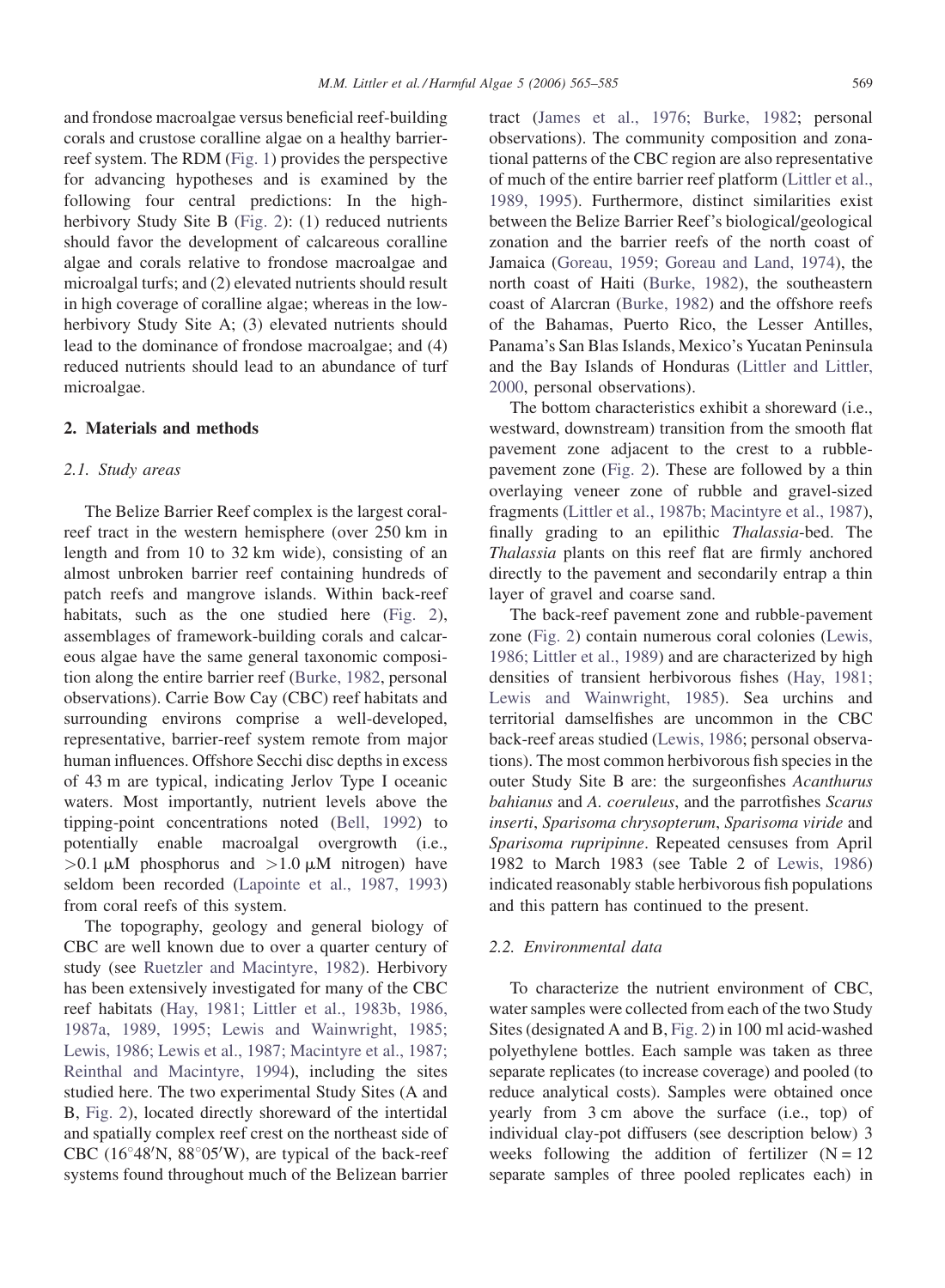each Study Site during midday. At the same time, an additional 12 concurrent samples were taken from 3 cm above non-enriched (control) diffusers to compare both natural and enriched levels of nutrients. The samples were immediately filtered through combusted Gelman  $0.45 \mu m$  GF/F filters, placed in a cooler of ice and frozen in the laboratory until analysis. Dissolved inorganic nitrogen  $(DIN = NH_4^+ + NO_3^- + NO_2^-)$  and soluble reactive phosphorus (SRP =  $PO<sub>4</sub><sup>3–</sup>$ ) concentrations were determined by the Nutrient Analytical Services Laboratory, Chesapeake Biological Laboratory, Solomons, MD. SRP and  $NO<sub>3</sub><sup>-</sup>$  were measured with a Technicon Autoanalyzer II.  $NH_4^+$  and  $NO_2^-$  were measured using a Technicon TRAACS 800. The detection limits for  $NH_4^+$ ,  $NO_3^-$  plus  $NO_2^-$  and SRP were 0.21, 0.01 and  $0.02 \mu M$ , respectively.

The current speeds at both sites were measured sporadically under typical non-storm wind and wave conditions on 12 separate days during the 24-month study by fluorescent dye injected next to the nutrient diffusers on the bottom and timing the movement over a horizontal distance of 2.0 m. To further characterize water quality (light penetration), Secchi disc depths were determined just to the east of the study areas in the deeper waters bathing the reef flat, between 1000 and 1100 h on 10 separate occasions.

## 2.3. Herbivory assays

Natural levels of herbivory close to the experimental arrays at the eastern transitional margin of Study Site A [\(Fig. 2](#page-3-0), relatively remote from structural shelter) and Study Site B (relatively closer to the shelter of the crest structure, see diffuser locations in [Fig. 2](#page-3-0)) were assayed using the palatable test alga, Acanthophora spicifera. This ubiquitous red alga is a highly preferred food item by both parrotfishes and surgeonfishes ([Lewis and](#page-18-0) [Wainwright, 1985\)](#page-18-0), as well as by sea urchins [\(Littler](#page-19-0) [et al., 1983b](#page-19-0)). The alga was cut into 7.0-cm lengths and attached to  $\sim$ 3  $\times$  10-cm dead coral-rubble fragments by thin (1-mm thick  $\times$  5-cm long), dull-beige, rubber bands. Fifteen replicates were placed haphazardly in each Study Site for 3 h. Additionally, 15 replicates of the seagrass Thalassia testudinum were placed (using the above methods) in Study Site A to augment the data that [Hay \(1981\)](#page-17-0) collected only for Study Site B. This technique avoided both pseudo-replication (non-independence) and novelty effects (i.e., artifactual conspicuousness) that could bias grazing patterns and rates. We have personally observed that gaudy markers, or devices such as colored rope and surveyor's tape, alarm herbivorous fishes in areas where they are intensively

harvested and, conversely, attract them in protected (nofishing) reserves. Percent eaten was determined by remeasuring the algal segments and the results were analyzed using one-way ANOVA followed by the Bonferroni (Dunn) t-test ([SAS, 2003\)](#page-19-0). Herbivorous fish abundances were enumerated by counting numbers of individuals (by species), from mid-morning to mid-day throughout a typical spring day, 1 m on either side of 15, 10-m long, north-south, transect lines. Historical values from previous literature ([Hay, 1981; Lewis and Wain](#page-17-0)[wright, 1985](#page-17-0)) in the same locations were also reexamined and tabulated with the current data set.

#### 2.4. Biotic distribution patterns

A cluster analysis of the coral and macrophyte cover was used to test the hypothesis that grazing intensity and algal characteristics that resist herbivory (e.g., calcification) are related to the natural distribution patterns of the dominant functional groups. A single transect on compass heading  $90^\circ$  magnetic was established beginning next to shore on the CBC reef flat in 0.2 m of water and extending eastward to the reef crest at a distance of 111 m. Quantitative samples were obtained by photographing (perpendicular to the substrate)  $0.15 \text{ m}^2$ quadrats centered at every third meter mark from 0 to 100, and at every meter mark thereafter. Due to the patchy nature of the biota, uniformly spaced quadrat arrays produced a more representative sampling than would patchy (i.e., randomized) hit-or-miss arrays (see discussion in [Littler and Littler, 1985\)](#page-18-0). Simultaneously, voucher specimens of dominant macrophytes and turf microalgae were taken for taxonomic purposes. In the laboratory, the images were scored using a randomized grid of 100 dots (see [Littler and Littler, 1985\)](#page-18-0).

To describe the natural species assemblages along the transect in an unbiased manner, the cover data of each species for all quadrats (those without organisms were excluded) were subjected to hierarchical cluster analysis (flexible sorting, unweighted pair-group method) using the [Bray and Curtis \(1957\)](#page-16-0) coefficient of similarity. The resultant dendrogram of similar quadrat groupings was based on the dominant biota and environmental affinities and used to characterize zones that were predicted (a priori) to correlate with herbivory levels.

#### 2.5. Nutrient-enrichment assays

Nutrient-enrichment bioassays tested the hypothesis that both Study Sites had an oligotrophic antecedent history. This procedure assayed the light-saturated net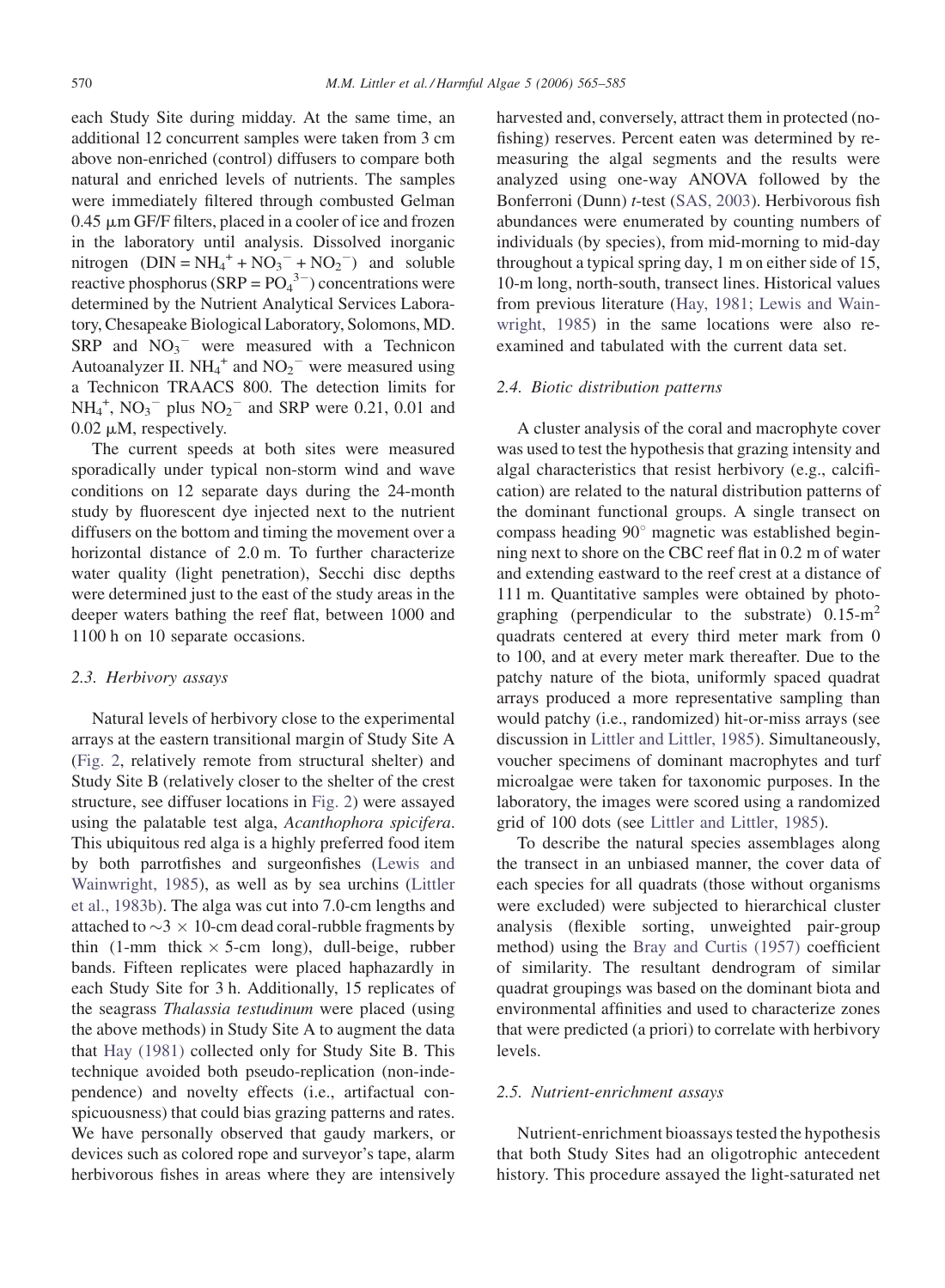photosynthetic rates  $(P_{\text{max}})$  of the most widespread macroalga (Dictyota pulchella) in the CBC study area. The  $P_{\text{max}}$  response to DIN and SRP enrichment (detailed in [Littler and Littler, 1990\)](#page-18-0) was used as an index to its long-term integration of the ambient nutrient concentrations prior to the experimental enrichment manipulations. Factorial experiments (6 replicate plants treatment<sup>-1</sup>) included overnight (dark) pulsing with DIN (as  $NH_4^+$ , 16.0  $\mu$ M), SRP (as PO<sub>4</sub><sup>3-</sup>,  $1.6 \mu M$ ), both DIN + SRP and a control (no nutrients added). The above concentrations were chosen to saturate the uptake rates (see [Lapointe, 1987\)](#page-18-0) in the small volumes used during nutrient pulsing (4-l freezer bags). These concentrations represent realistic levels encountered in eutrophic reef environments (e.g., near bird islands, [Lapointe et al., 1993](#page-18-0)), and are an order of magnitude below levels characteristic of reef interstitial pore waters used by rhizophytic macrophytes (i.e.,  $120-200 \mu M$ , [Williams and Fisher, 1985](#page-20-0)). The bioassays were performed at 12 month intervals in 1.0 l incubation jars containing ambient seawater under natural saturating irradiance levels (between 1000 and 1300 h, 1400–2200 µmol photons  $m^{-2}$  s<sup>-1</sup>, 27–29 °C water temperatures), while vigorously mixed by waterdriven magnetic turbines to eliminate diffusion boundary layers.

## 2.6. Palatability experiment

Natural populations of reef fishes were used to assess the herbivore resistances of eight predominant macrophytes representing five morphological form groups as well as two species of massive corals (to test the following prediction and document how the herbivory component of the model works). Sea urchins are no longer common in the CBC environs. If corals and members of the calcified-crustose and jointed-calcareous algal forms have evolved anti-herbivore defenses (e.g., toughness, structural inhibition, low calorific content or toxicity), then they should show the greatest resistance to herbivory by generalist fish grazers with a gradient of increasing palatability toward the more fleshy thick-leathery, coarsely-branched and sheet-like algal form groups (see [Littler et al. \(1983a\)](#page-18-0) for morphological characterization).

Experiments were run in the rubble-pavement zone (Study Site B, 95 and 100 m) of high herbivory [\(Fig. 2,](#page-3-0) [Reinthal and Macintyre, 1994\)](#page-19-0) just shoreward of the reef crest. The algae and corals were collected while submerged and separated into approximately  $10$ -cm<sup>2</sup> clumps to avoid bias arising from a size-based differential attractiveness to visual feeders. The 10 $\text{cm}^2$  clumps were attached to independent rubble fragments by thin dull-beige rubber bands and deployed at  $\sim$ 0.5 m intervals in a randomized pattern (12 replicate clumps per each of the 10 species). Surgeonfishes and parrotfishes showed no wariness and began feeding immediately, moving from clump to clump and feeding persistently as they located a particularly palatable species. The clumps were photographed immediately after deployment and 6.0 h later. Quantification of losses was determined digitally from the photographs. Published values from a similar study near the same location ([Littler et al., 1983b](#page-19-0)) also were reexamined and graphically included to augment the present data set.

#### 2.7. Top-down versus bottom-up experiments

To test the RDM, two sites [Study Sites A (72–77 m) and B (92–97 m), [Fig. 2](#page-3-0)] were established in the same structureless rubble-pavement Zone 2 but differing primarily in the levels of herbivorous fish activity; as determined by the patterns of biotic cover (see [Fig. 3,](#page-7-0) [Table 3](#page-10-0)) and palatability ([Fig. 4\)](#page-7-0), as well as by herbivorous fish densities and assays of herbivory [\(Table 2\)](#page-9-0). Nutrients were manipulated in these same environments using 4-l clay diffusers. Data were assessed within functional groups (i.e., relative abundances) as well as at the community level (i.e., relative dominances). The goal of these manipulative experiments was to provide direct experimental tests of the nutrient mediated interactions posited from the RDM. Proximity to seaward reef-crest shelters ([Fig. 2\)](#page-3-0) also provided a high level of fish herbivory that was further manipulated for 24 months with nutrient diffusers containing coral transplants (see below).

The low-herbivory Study Site A is not regularly frequented by herbivorous fishes [because of the lack of both large- and small-scale structural shelter from carnivorous fishes (e.g., barracudas, sharks, jacks, snappers) and birds (e.g., ospreys, herons, cormorants, pelicans), which forage daily on the back reef (personal observations)]. Proximity to shelter has been long recognized ([Randall, 1965; Ogden et al., 1973](#page-19-0)) as an important factor determining herbivorous fish foraging ranges. Study Site B, established 15-m seaward (92– 97 m) in the same rubble-pavement zone but closer to the shelter of the reef crest, is characterized by exceptionally high fish herbivory ([Macintyre et al.,](#page-19-0) [1987; Littler et al., 1989; Reinthal and Macintyre,](#page-19-0) [1994\)](#page-19-0). Because of the close juxtaposition of the two Study Sites, and otherwise physical/chemical/geomorphic similarity (see [Table 1](#page-8-0), [Lewis, 1986](#page-18-0)), the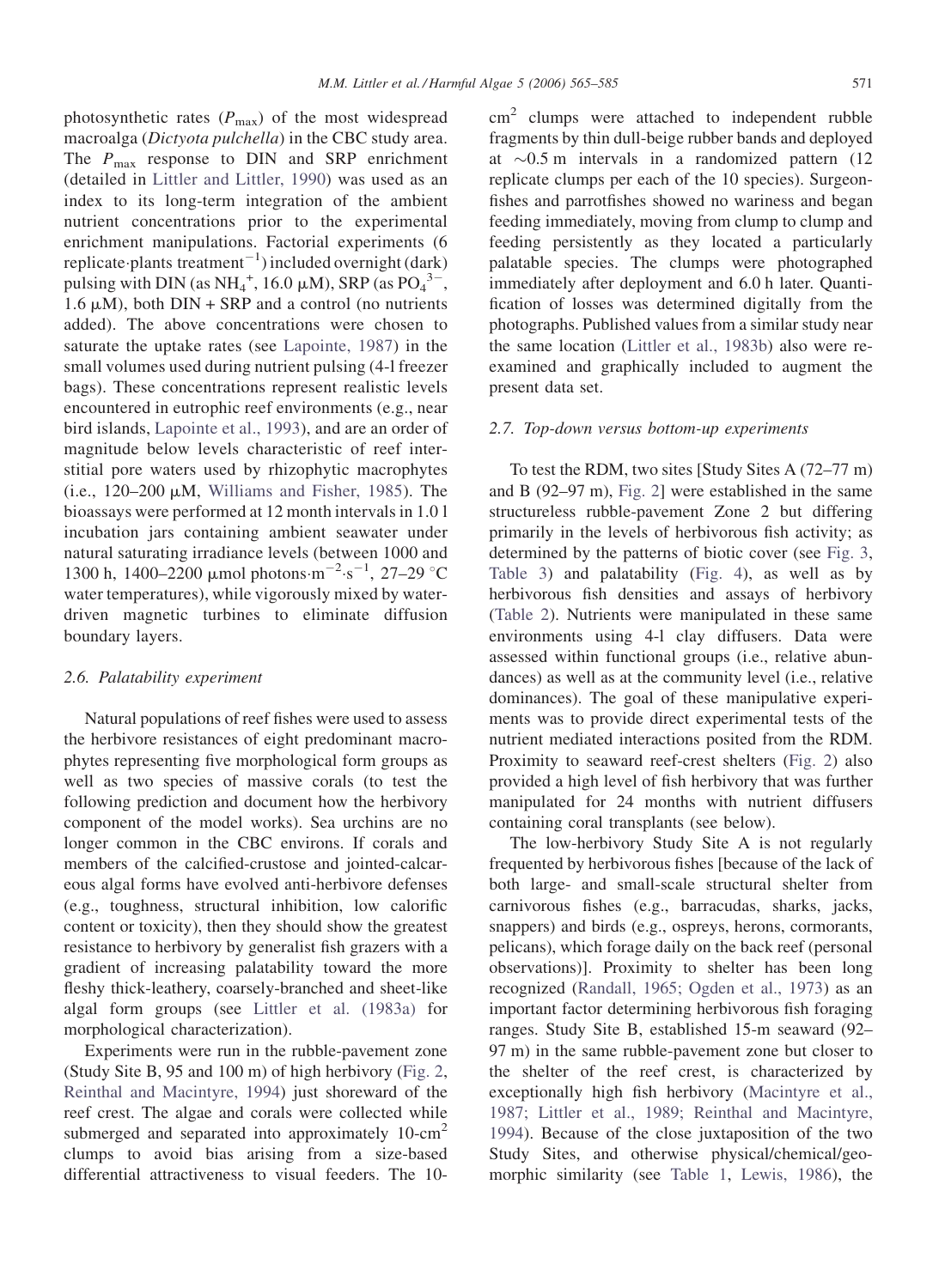<span id="page-7-0"></span>

Fig. 3. Dendrogram display showing differential cluster analysis (using the [Bray and Curtis \(1957\)](#page-16-0) Similarity Coefficient) for the percent cover of dominant taxa, including all quadrats (labeled by distance from CBC shore) except those devoid of biota. Two major zones are indicated (see [Table 3](#page-10-0), [Fig. 2](#page-3-0)).

degree of fish herbivory is the overriding ecological variable (supported by the herbivory assays, extensive nighttime/daytime observations over a 25-year period and the biotic zonational patterns, see [Tables 2 and 3](#page-9-0) and Figs. 3 and 4). Both of these experimental sites are in the structurally homogeneous rubble-pavement zone that does not support damselfish or other potentially confounding organisms. Based on earlier work ([Dayton](#page-16-0) [and Oliver, 1980; Littler et al., 1989\)](#page-16-0), cages were not used as a method of choice due to well-known problems

with cage artifacts (e.g., shading, alteration of current flow, etc.) and the necessity for cage controls. Furthermore, the exclusion of fish grazers by cages has been shown to promote fouling and also shelter benthic invertebrates from predation. Such potential artifactual increases in the density of mesograzers and fouling organisms ([Dayton and Oliver, 1980](#page-16-0)) would have been undesirable during the 2-year experiment.

Within each of the two Study Sites (A and B, [Fig. 2\)](#page-3-0), eight, independent, terra-cotta, clay-pot, nutrient diffu-



Fig. 4. Susceptibility to fish grazing for species representing five macroalgal form groups  $(N = 12$ -species<sup>-1</sup>). A = sheet-like, B = coarselybranched,  $C =$  thick-leathery,  $D =$  jointed-calcareous,  $E =$  calcified-crustose. The corals (=F) Siderastrea radians and Porites astreoides showed zero losses during this experiment. Mean data ( $N = \text{species-group}^{-1}$ ) on CBC form-group palatability values included from [Littler et al. \(1983b\)](#page-19-0) are indicated by asterisks. All form-group differences are significant ( $P < 0.05$ , Duncan's Multiple Range Test), vertical lines =  $\pm$ 1S.E.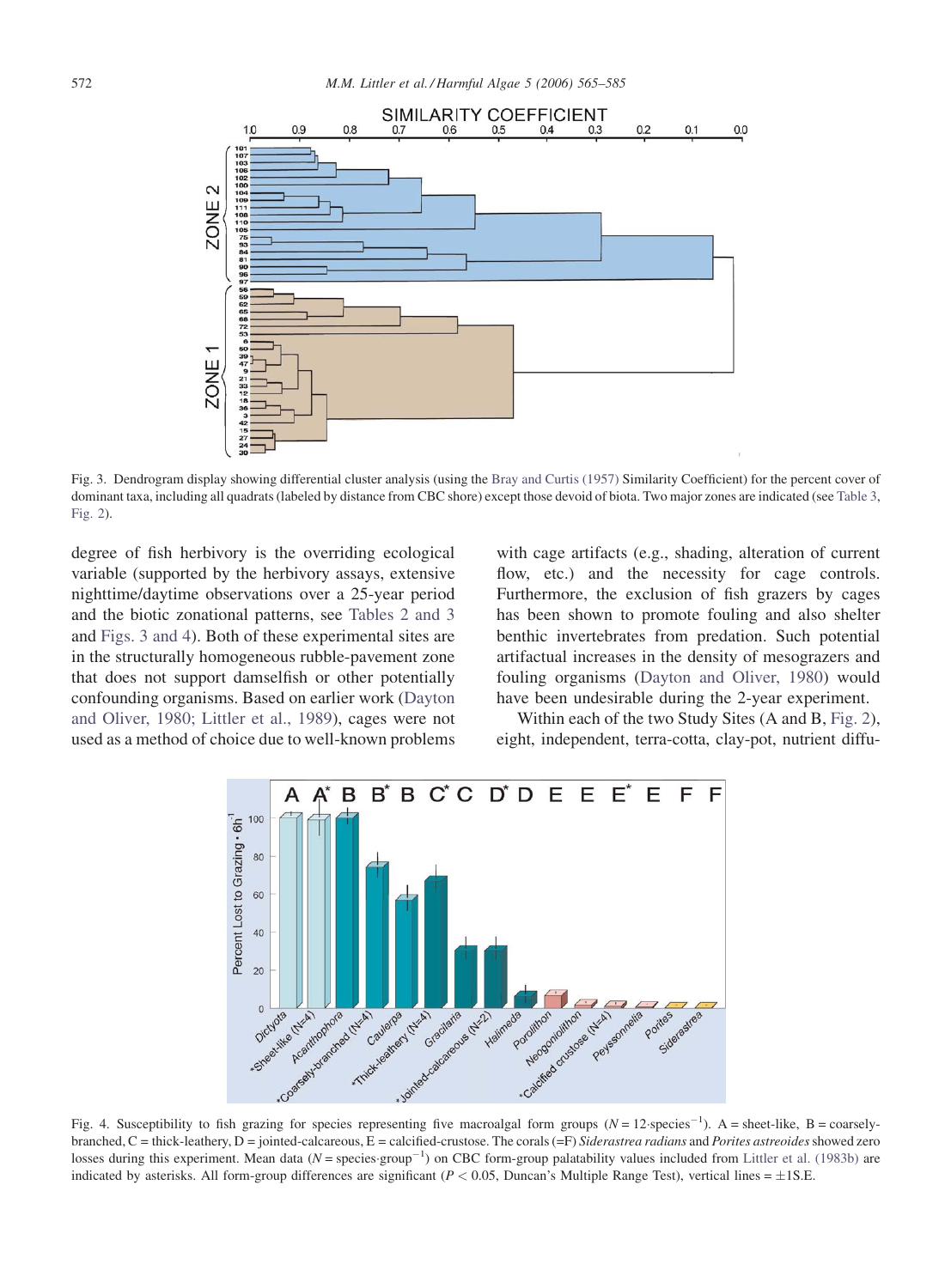| <b>Sites</b> | Current<br>speed $\rm (cm\cdot s^{-1})$         | Depth range<br>(m) | Natural DIN<br>levels $(\mu M)$     | Enriched DIN<br>levels $(\mu M)$ | Natural SRP<br>levels $(\mu M)$     | Enriched SRP<br>levels $(\mu M)$   | Distance from<br>shore $(m)$ |
|--------------|-------------------------------------------------|--------------------|-------------------------------------|----------------------------------|-------------------------------------|------------------------------------|------------------------------|
| Site B       | $\sim$ 3.0–4.7<br>$(\text{mean} = 3.6 \pm 0.5)$ | $0.4 - 0.6$        | $UD$ to $0.51$<br>$(0.37 \pm 0.06)$ | $1.9 - 7.1$<br>$(3.8 \pm 0.62)$  | $UD$ to $0.07$<br>$(0.03 \pm 0.02)$ | $0.18 - 0.76$<br>$(0.39 \pm 0.03)$ | $92 - 97$                    |
| Site A       | $\sim$ 3.0–5.7<br>$mean = 4.9 \pm 0.8$          | $0.3 - 0.4$        | $UD$ to $0.61$<br>$(0.44 \pm 0.03)$ | $1.9 - 5.7$<br>$(3.8 \pm 0.86)$  | $UD$ to $0.06$<br>$(0.03 \pm 0.02)$ | $0.18 - 0.88$<br>$(0.39 \pm 0.06)$ | $72 - 77$                    |

<span id="page-8-0"></span>Table 1 Environmental data for the Study Sites on the CBC back-reef flat (means  $\pm$  1 S.D.,  $N = 24$  (12-year<sup>-1</sup>))

DIN = dissolved inorganic nitrogen, SRP = soluble reactive phosphorous, UD = undetectable (not used in means).

sers (4-l volume, 15.5-cm high, 22-cm mouth diameter) were cemented upside down to the reef substrate at >1.5 m distances from each other using marine epoxy cement to completely seal the rims. These porous clay diffusers had  $1235 \text{ cm}^2$  of total surface area, but only the 220-cm2 flat top was sampled. Osmocote (Sierra Chemical Co., California, USA) slow-release (9 months) fertilizer containing 18% N (as ammonium nitrate and ammonium phosphate) and 6% P (as ammonium phosphate and calcium phosphate) was poured into four elevated-nutrient diffusers (randomly selected for treatment) from each of the two Study Sites until each diffuser was completely full, and the hole was then stoppered. The fertilizer was replenished at  $\sim$ 3-month intervals to assure ample delivery. The remaining four low-nutrient diffusers (ambient controls) in each Study Site were filled with seawater and stoppered. Consequently, the eight diffusers (four reduced nutrients and four elevated nutrients in each Study Site) provided two experimental arrays that included randomly selected independent nutrient treatments exposed in two closely juxtaposed Study Sites chosen for their extremes of herbivory. This design yielded the following four combinations  $(N = 4)$ of experimental conditions: (1) reduced nutrients/high herbivory and (2) elevated nutrients/high herbivory in Study Site B, in addition to (3) reduced nutrients/low herbivory and (4) elevated nutrients/low herbivory in Study Site A.

Abundances of each colonizing group were determined 24 months following initial set-up by making detailed field estimates through magnifying lenses followed by taking macro-images of the top (center 108-cm<sup>2</sup>, 9 cm  $\times$  12 cm framer) of each diffuser. The images were scored for percent cover of predominant taxa (see details in [Littler and Littler, 1985\)](#page-18-0). The high magnification afforded by macro-photography of the 108-cm2 plots enhanced the resolution and, in conjunction with the field notes, facilitated discrimination of microscopic turf species and crusts. Comparisons were made between treatments to detect changes in the relative abundances of the benthic groups that recruited, colonized and persisted over the 24-month

study period. To test the null hypothesis that the percent cover differences of functional groups under elevated versus reduced nutrients were not statistically different (at alpha =  $P > 0.05$ ), we used one-way ANOVA followed by Bonferroni (Dunn), a posteriori, multiple classification analysis [\(SAS, 2003\)](#page-19-0). All percent cover data were arcsine transformed prior to analysis. The same statistics were used separately to compare patterns between the two different Study Sites.

## 2.8. Coral transplant experiment

We concurrently conducted long-term (24-month duration) transplant studies  $(N = 8)$  of the two massive coral species, Siderastrea radians and Porites astreoides, to assess their performances in the highherbivory Study Site B under the two levels of nutrients used in the colonization/competition experiments. Specimens were cut underwater into approximately  $2$ -cm<sup>2</sup> "nubbins". Individual  $2$ -cm<sup>2</sup> samples of each coral species were transplanted (12 cm apart) using marine epoxy cement onto the tops of an additional 16 haphazardly arrayed nutrient diffusers  $(>1.5 \text{ m} \text{ separa-}$ tion), all in the Study Site B rubble-pavement zone of high herbivory ([Lewis, 1986\)](#page-18-0). Eight diffusers were randomly selected to remain nutrient-free, while the interspersed remaining eight were filled with slowrelease Osmocote fertilizer that was replenished every 3 months. The transplanted nubbins were initially photographed and then re-photographed after 24 months from the same distance and orientation so that changes in two-dimensional area could be scored and compared between the treatments (one-way ANOVA, Bonferroni).

#### 3. Results

# 3.1. Environmental data

The DIN and SRP concentrations next to the nonenriched diffusers (Table 1) are barely detectable in both Study Sites (i.e., Study Site B, means =  $0.37 \pm 0.06$  S.D.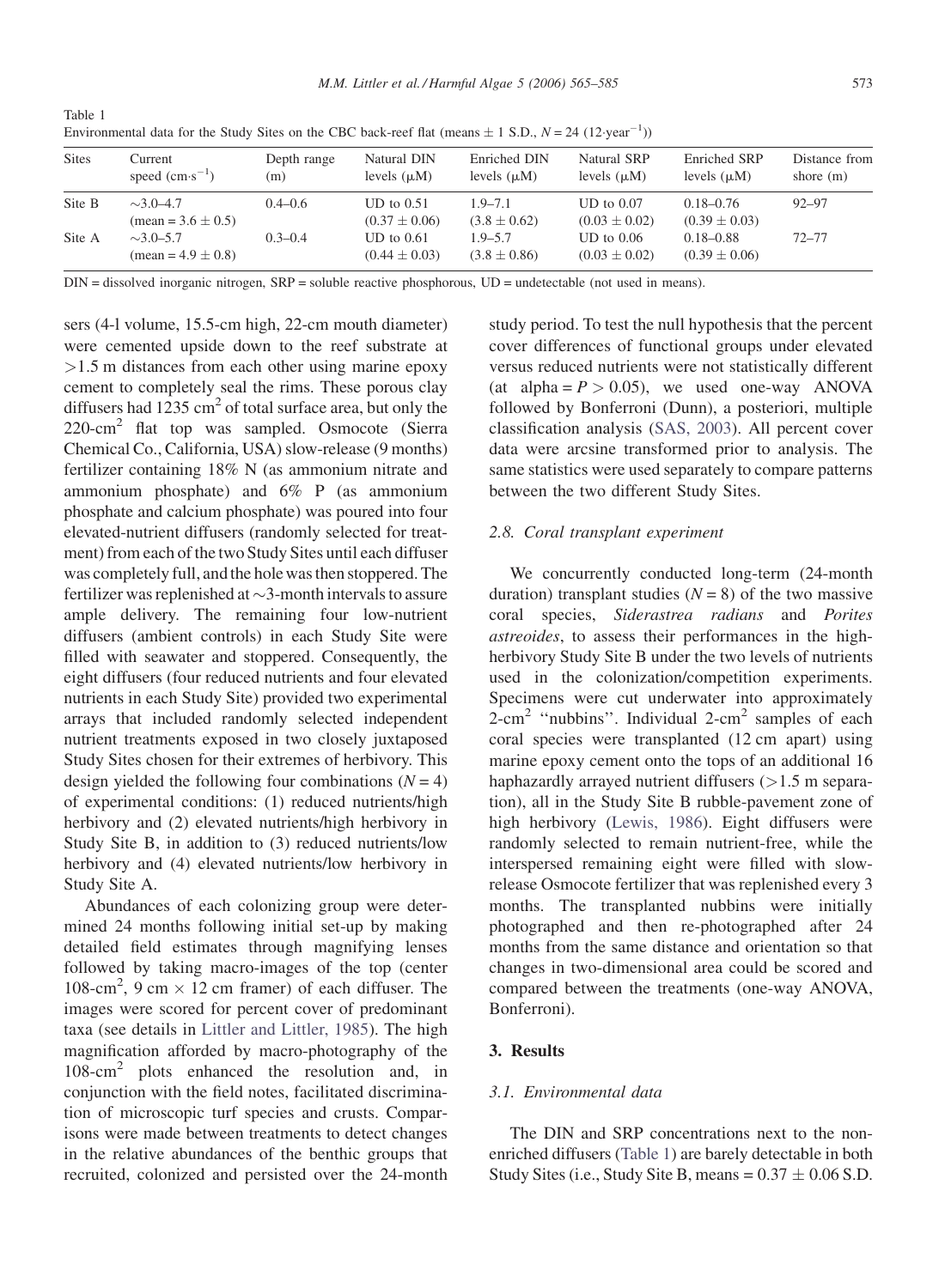<span id="page-9-0"></span> $\mu$ M DIN and  $0.03 \pm 0.02 \mu$ M SRP; Study Site A, means =  $0.44 \pm 0.03 \mu M$  DIN and  $0.03 \pm 0.02 \mu M$ SRP), indicating oligotrophic conditions. Conversely in both Study Sites B and A, the nutrient diffusers filled with slow-release fertilizer show nearly identical results [\(Table 1\)](#page-8-0), significantly increasing DIN by 10-fold to means of  $3.80 \pm 0.62$  and  $3.80 \pm 0.86$  µM and SRP by 13-fold to means of  $0.39 \pm 0.03$  and  $0.39 \pm 0.06$   $\mu$ M at about 3 cm above the experimental substrates. These enriched values ([Table 1](#page-8-0)) exceed the kinetic levels (tipping points), noted by [Bell \(1992\)](#page-16-0) and [Lapointe et al.](#page-18-0) [\(1993\)](#page-18-0) for releasing inhibition of algal growth on coral reefs, by approximately 3- to 4-fold.

Predominant current speeds are reasonably constant in a northwesterly direction  $(340^{\circ}$  magnetic, [Table 1\)](#page-8-0), ranging from 3.0 to 5.7 cm $\cdot$ s<sup>-1</sup> (mean = 4.9  $\pm$  0.8 S.D.) in Study Site A and 3.0 to 4.7 cm $\cdot$ s<sup>-1</sup> (mean = 3.6  $\pm$  0.5 S.D.) in Study Site B. These currents are driven by the pumping action of offshore waves breaking over the reef crest and slowly flowing westward through the Study Sites and Zones ([Fig. 2\)](#page-3-0), exiting around the northern tip of the island. Secchi disc depths seaward of CBC average  $43 \pm 3$  S.D. m ( $N = 10$ , range = 38–47 m), indicating exceptionally clear, Type I [\(Jerlov, 1976\)](#page-17-0), oceanic waters consistently cascading onshore over the study area.

## 3.2. Herbivory assays

Large and significant  $(P < 0.0001, F = 53.28,$  $d.f. = 14$ , Bonferroni) differences in herbivory are present (Table 2) within Zone 2 between 72 and 77 m (Study Site A, just beyond the outer transitional edges of

Zone 1) and 15 m nearer the reef crest at 92 and 97 m (Study Site B) on the CBC back-reef flat. The assay using the palatable seaweed A. spicifera shows grazing rates that are 17 times greater in Study Site B than in Study Site A. In agreement, Study Site B on the outer reef flat contains 145-fold more surgeonfish and 148-fold more parrotfish than Study Site A (Table 2). In support of these differences, experimental assays of herbivory by others (Table 2) prior to this study show 15 times greater loss of A. spicifera in Study Site B than in Study Site A  $(P < 0.01$ , Kruskal–Wallis), and 62 times greater loss of the palatable seagrass T. testudinum ( $P < 0.01$ , Table 2).

#### 3.3. Biotic distribution patterns

Cluster analysis of the percent cover transects ([Fig. 3](#page-7-0)) establishes the existence of two major biotic zones on the back-reef flat at CBC ([Table 3](#page-10-0)), dominated by benthic indicator groups corresponding to gradients in herbivory and prey palatability (Table 2, [Fig. 4](#page-7-0)). The landward Zone 1 [\(Fig. 3\)](#page-7-0) on the back-reef flat between 0 and 72 m from the shoreline, remote from herbivorous fish activity (see [Macintyre et al., 1987; Reinthal and](#page-19-0) [Macintyre, 1994](#page-19-0)) and extending over a carbonate pavement substrate (thinly covered by sand and gravel) from  $0.2$  to  $0.5$  m in water depth (mean =  $0.3$  m), includes a discrete grouping of quadrats with a high level of similarity (Bray-Curtis Index). Total plant cover averages 70.3% and the palatable macrophyte T. testudinum (Table 2) is dominant ([Table 3,](#page-10-0) average cover 60%, with maxima  $>100\%$  due to layering). Sediments in this shallow grass-bed system (i.e.,

#### Table 2

Herbivorous fish densities and grazing intensity for the Carrie Bow Cay outer Thalassia zone (Study Site A, 72–77 m) and rubble-pavement zone (Study Site B, 92–97 m) Study Sites (see [Fig. 2](#page-3-0))

| Study and taxa              | Study Site A     |                                | Study Site B     |                                |
|-----------------------------|------------------|--------------------------------|------------------|--------------------------------|
|                             | $N \cdot m^{-2}$ | Percentage $loss \cdot h^{-1}$ | $N \cdot m^{-2}$ | Percentage $loss \cdot h^{-1}$ |
| Present investigation       |                  |                                |                  |                                |
| Acanthophora spicifera      |                  | 1.0                            |                  | 16.5                           |
| Scaridae                    | 0.001            | $\overline{\phantom{0}}$       | 0.180            |                                |
| Acanthuridae                | 0.001            | -                              | 0.164            |                                |
| Lewis and Wainwright (1985) |                  |                                |                  |                                |
| Acanthophora spicifera      |                  | 0.7                            |                  | 10.2                           |
| Scaridae                    | 0.001            | $\overline{\phantom{0}}$       | 0.115            |                                |
| Acanthuridae                | 0.001            |                                | 0.126            |                                |
| Hay (1981)                  |                  |                                |                  |                                |
| Thalassia testudinum        |                  | $0.5^{\mathrm{a}}$             | -                | 30.9                           |

All percentage loss values ( $N = 15$ ) between Study Sites are significantly different ( $P < 0.01$  for previous studies, Kruskal–Wallis;  $P = 0.0001$ ,

 $F = 53.28$  for the present study, Bonferroni).

<sup>a</sup> Additional data from the present investigation.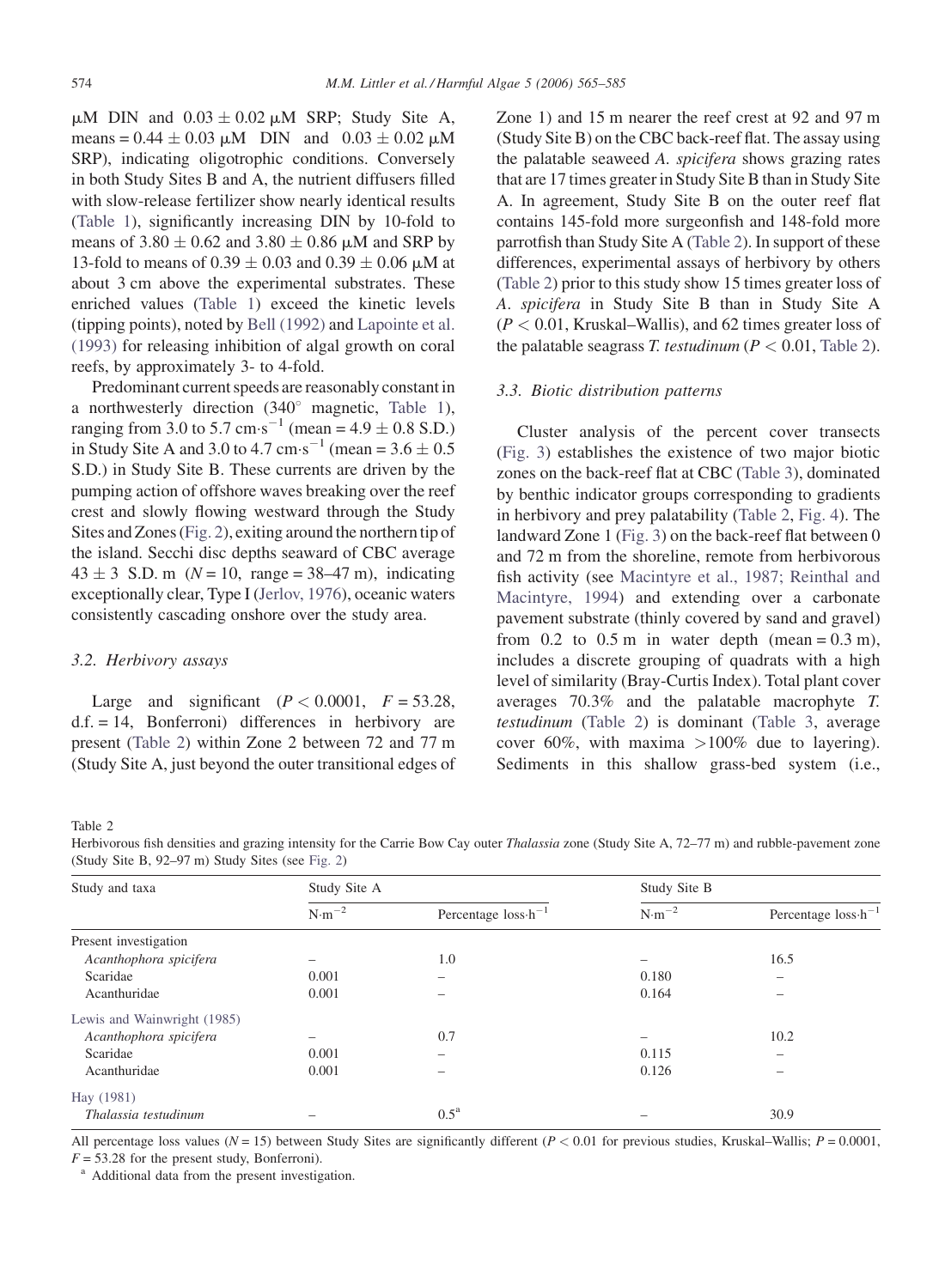<span id="page-10-0"></span>Table 3

Mean percent cover  $(\pm \text{standard error})$  of the dominant macrophyte and massive coral taxa in reef-flat habitats of low (Zone 1) and high (Zone 2) herbivory (see [Table 2\)](#page-9-0)

| Dominant taxa                                   | Zones                                             |                                                                |  |  |
|-------------------------------------------------|---------------------------------------------------|----------------------------------------------------------------|--|--|
|                                                 | $1 (N = 25)$<br>$0 - 72^{\rm a}$<br>$0.2 - 0.4^b$ | $2 (N = 28)$<br>$73 - 111$ <sup>a</sup><br>$0.1 - 0.8^{\rm b}$ |  |  |
| Massive corals                                  | $0.03 \pm 0.03$                                   | $16.60 \pm 2.75$                                               |  |  |
| Corallines and other calcified algae (totals)   | 8.86                                              | 46.70                                                          |  |  |
| Porolithon pachydermum (Fosl.) Fosl.            | $1.27 + 0.81$                                     | $19.95 \pm 3.99$                                               |  |  |
| Hydrolithon boergesenii (Fosl.) Fosl.           | $0.20 \pm 0.08$                                   | $16.77 \pm 2.93$                                               |  |  |
| Amphiroa rigida var. antillana Børg.            | $6.55 \pm 1.64$                                   | 0.00                                                           |  |  |
| Halimeda opuntia (L.) Lamour.                   | $0.33 \pm 0.26$                                   | $4.31 \pm 1.02$                                                |  |  |
| Jania capillacea Harvey                         | $0.10 \pm 0.10$                                   | $2.94 \pm 0.84$                                                |  |  |
| Jania adhaerens Lamour.                         | $0.25 \pm 0.07$                                   | $2.68 \pm 1.01$                                                |  |  |
| Peyssonnelia sp.                                | $0.01 \pm 0.01$                                   | $0.05 \pm 0.05$                                                |  |  |
| Neogoniolithon strictum (Fosl.) Setch. et Mason | $0.15 \pm 0.10$                                   | 0.00                                                           |  |  |
| Fleshy macrophytes (totals)                     | 61.43                                             | 0.59                                                           |  |  |
| Thalassia testudinum Banks ex Koenig            | $60.10 \pm 5.50$                                  | 0.00                                                           |  |  |
| Caulerpa racemosa (Forssk.) J. Ag.              | $0.60 \pm 0.31$                                   | $0.46 \pm 0.21$                                                |  |  |
| Dictyota pulchella Lamour.                      | $0.42 \pm 0.09$                                   | 0.00                                                           |  |  |
| Lobophora variegata (Lamour.) Womersley         | $0.15 \pm 0.15$                                   | 0.00                                                           |  |  |
| Dictyota sp.                                    | $0.14 \pm 0.10$                                   | $0.10 \pm 0.10$                                                |  |  |
| Neomeris annulata Dickie                        | $0.02 \pm 0.01$                                   | $0.03 \pm 0.01$                                                |  |  |

 $a<sup>b</sup>$  Distance from shore (m).

Landward Zone 1, Table 3) are, hypothetically, more an effect of *T. testudinum* abundance, rather than a cause, since the rhizomes are anchored directly to reef pavement. Massive corals average only 0.03% cover in the Landward Zone 1.

Seaward Zone 2, between 73 and 111 m [\(Fig. 1,](#page-1-0) depth range  $0.1-0.8$  m, mean =  $0.3$  m), includes the rubblepavement zone (containing Study Sites A and B), the deeper (0.8 m) pavement zone and the inner slope of the reef crest and is dominated by grazer-resistant calcareous macroalgae and reef-building corals. Total plant cover averages 47.3% (almost all calcareous forms, Table 3) with the primary species being the crustose corallines Porolithon pachydermum (19.9%) and Hydrolithon boergesenii (16.8%). The grazer-resistant, calcareous, green alga Halimeda opuntia (4.3%) is conspicuous in patches on the shallow leeward (inner) slope of the reefcrest area. Also abundant in Seaward Zone 2 are the massive corals (16.6% cover).

#### 3.4. Nutrient-enrichment assays

The  $P_{\text{max}}$  of the common reef-flat macroalga D. pulchella [\(Fig. 5\)](#page-11-0) shows significant ( $P < 0.05$ , Bonferroni) effects of DIN and SRP enrichment during two assays conducted 12 months apart, with a greater overall effect in the second year. These results, in conjunction with comparable assays of other species on the Belize Barrier Reef [\(Lapointe et al., 1987](#page-18-0)), suggest severe antecedent nutrient limitation in the two CBC Study Sites. In the first year, SRP was most limiting with significant  $(P < 0.05)$  positive interactions of both nutrients combined, whereas during the second year, DIN was most limiting.

## 3.5. Palatability experiment

The palatability assay reveals a consistent pattern (also noted by [Littler et al., 1983a,b\)](#page-18-0) regarding grazer resistances of coral and algal form groups as follows [\(Fig. 4\)](#page-7-0). The algal sheet forms are less resistant (100% lost  $6 h^{-1}$ ) than the coarsely-branched forms (76%) lost), the thick-leathery forms (30%), the jointedcalcareous forms (6%), the calcified-crustose forms (3%) and massive corals (0%). All of the differences between form groups are significant ( $P < 0.05$ , Duncan's Multiple Range Test).

# 3.6. Bottom-up manipulations in sites of high and low herbivory

In these experiments, algal recruitment and subsequent encroachment interactions were rapid, with multi-layered cover values approaching or exceeding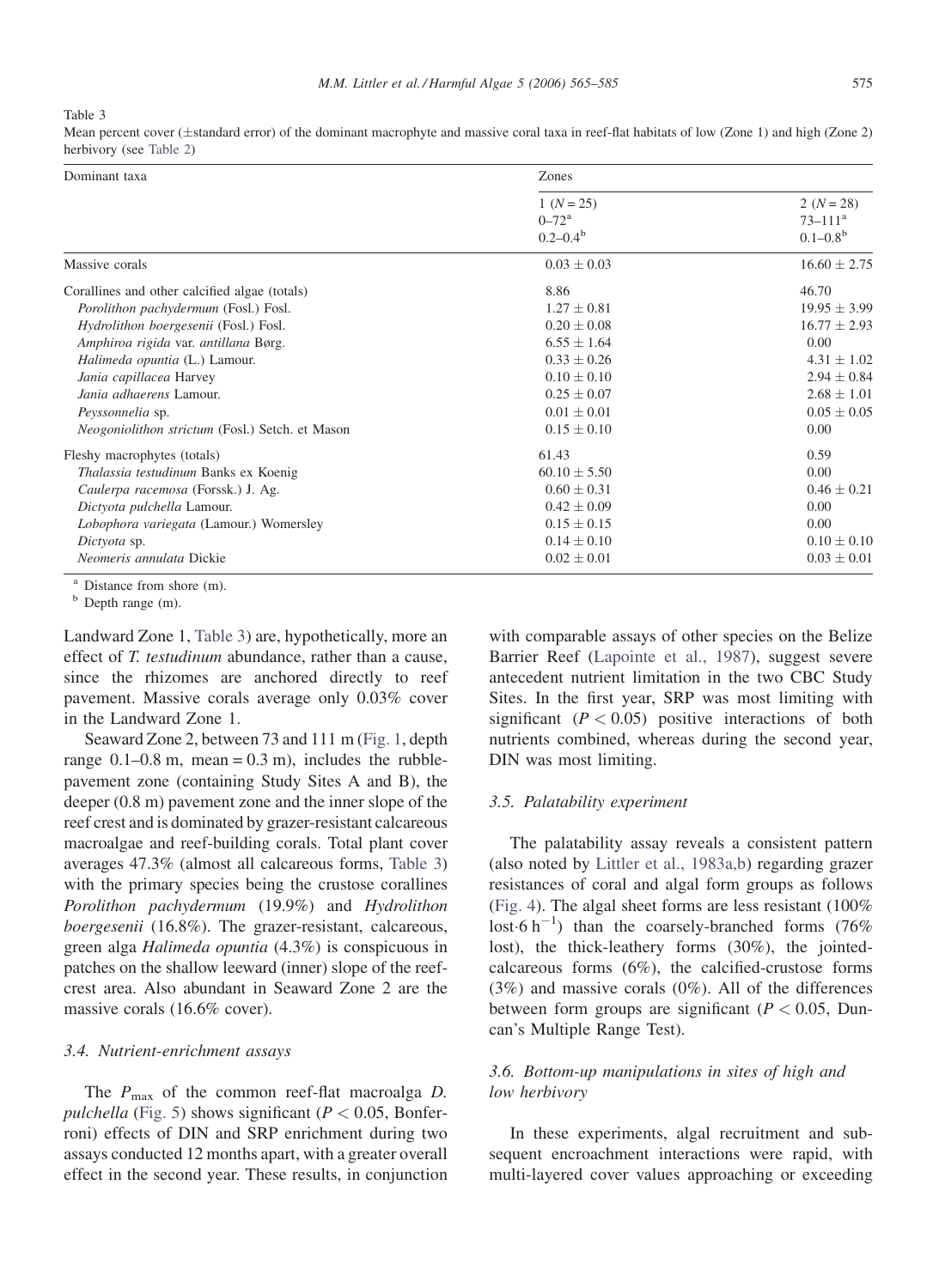<span id="page-11-0"></span>

Fig. 5. Productivity assays (net photosynthesis g organic dry weight<sup>-1</sup> h<sup>-1</sup>, N = 6) of the predominant macrophyte Dictyota pulchella as a function of dissolved inorganic nitrogen (DIN) and soluble reactive phosphorus (SRP) enrichment initially (unshaded histograms) and 12 months later (shaded histograms). Differences significant from non-enriched controls  $(C, P < 0.05,$  Bonferroni) are indicated by asterisks, vertical lines  $= \pm 1$ S.E.

100% under most treatment combinations (three out of four; Table 4, A–D). Under elevated nutrients in the low herbivory Study Site A (Table 4), the frondose macroalgae (mostly D. pulchella, along with Gelidiopsis spp., Coelothrix irregularis, Padina jamaicensis, Turbinaria turbinata and Laurencia papillosa) with 64% cover became predominant (significant at  $P = 0.004$ ,  $F = 5.14$ , d.f. = 3). Turf microalgae (mostly Cyanobacteria, small Digenea simplex, Jania capillacea, J. adhaerens, Vaughaniella-stage of Padina, Centroceras clavulatum and Heterosiphonia spp.) attained their cover maxima (37% cover) following 24 months of reduced nutrient concentrations in the low herbivory Study Site A, although crustose corallines were slightly more abundant at 41% cover. Conversely, in the high-herbivory Study Site B, the elevated-nutrient conditions resulted in dominant cover values for crustose coralline algae with 72% cover (significant at  $P = 0.0001$ ,  $F = 89.74$ , d.f. = 3; mostly H. boergesenii and P. pachydermum). However, elevated nutrients partially offset the effects of high herbivory, with 16% more frondose macroalgal cover and 22% more microalgal turf cover (both significant at  $P = 0.0001$ ) than in the reduced nutrient treatment. All three of the above abundance peaks (Table 4) were statistically greater ( $P < 0.05$ , Bonferroni) under the conditions inferred by the RDM. Colonization on the reducednutrient treatments in the high-herbivory Study Site B consisted of only trace patches of microalgal turfs and coralline crusts, with frondose macroalgae being only slightly more conspicuous (all values significantly lower than in other treatments, Table 4). Corals did not colonize any of the diffusers during the study, but were investigated by the separate coral transplant experiment below.

All of the cover maxima within each functional group were greater under the conditions predicted by the model (Table 4, A–D). In terms of relative dominance between groups, there was only a single case that was contrary to the predicted RDM patterns (see [Fig. 6](#page-12-0) and Table 4); i.e., crustose corallines were slightly more prevalent (insignificant at  $P > 0.05$ , Table 4, column A) than algal turfs under low nutrients in the low-herbivory Study Site A.

## 3.7. Coral transplant experiment

The *S. radians* and *P. astreoides* transplanted to 16 additional independent nutrient diffusers (in the rubblepavement zone between 90 and 97 m, where high grazing restricted fleshy algae to trace quantities) showed significantly reduced  $(P = 0.0001, F = 49.09, d.f. = 7$ and  $P = 0.0001$ ,  $F = 11.68$ , d.f. = 7, respectively) cover increases in the elevated-nutrient treatments versus the reduced-nutrient treatments [\(Fig. 6\)](#page-12-0), consistent with the model. Interestingly, S. radians experienced significant inhibition (=net losses,  $P = 0.0001$ ) under elevated nutrients.

Table 4

Mean percent cover (±standard error) of benthic functional groups colonizing clay diffusers following 24 months under reduced and elevated nutrients in low- and high-herbivory Study Sites  $(N = 4)$ 

| Functional groups   | Study Site A (low herbivory)<br><b>Nutrients</b> |                | Study Site B (high herbivory)<br><b>Nutrients</b> |                | Significant differences<br>(P < 0.05) |  |
|---------------------|--------------------------------------------------|----------------|---------------------------------------------------|----------------|---------------------------------------|--|
|                     | Reduced<br>А                                     | Elevated<br>B  | Reduced<br>C                                      | Elevated<br>D  |                                       |  |
| Crustose corallines | $41.2 + 4.6$                                     | $1.8 + 1.8$    | < 0.1                                             | $71.7 + 3.0$   | $D > A > B$ , C                       |  |
| Frondose macroalgae | $20.8 + 4.3$                                     | $63.7 + 8.2$   | $0.6 + 0.3$                                       | $16.9 + 4.1$   | $B > A$ , $D > C$                     |  |
| Algal turfs         | $37.1 \pm 3.9$                                   | $14.5 \pm 4.7$ | < 0.1                                             | $22.1 \pm 2.9$ | A > D > B > C                         |  |
| Predicted dominants | Turfs                                            | Macroalgae     | Corals                                            | Corallines     |                                       |  |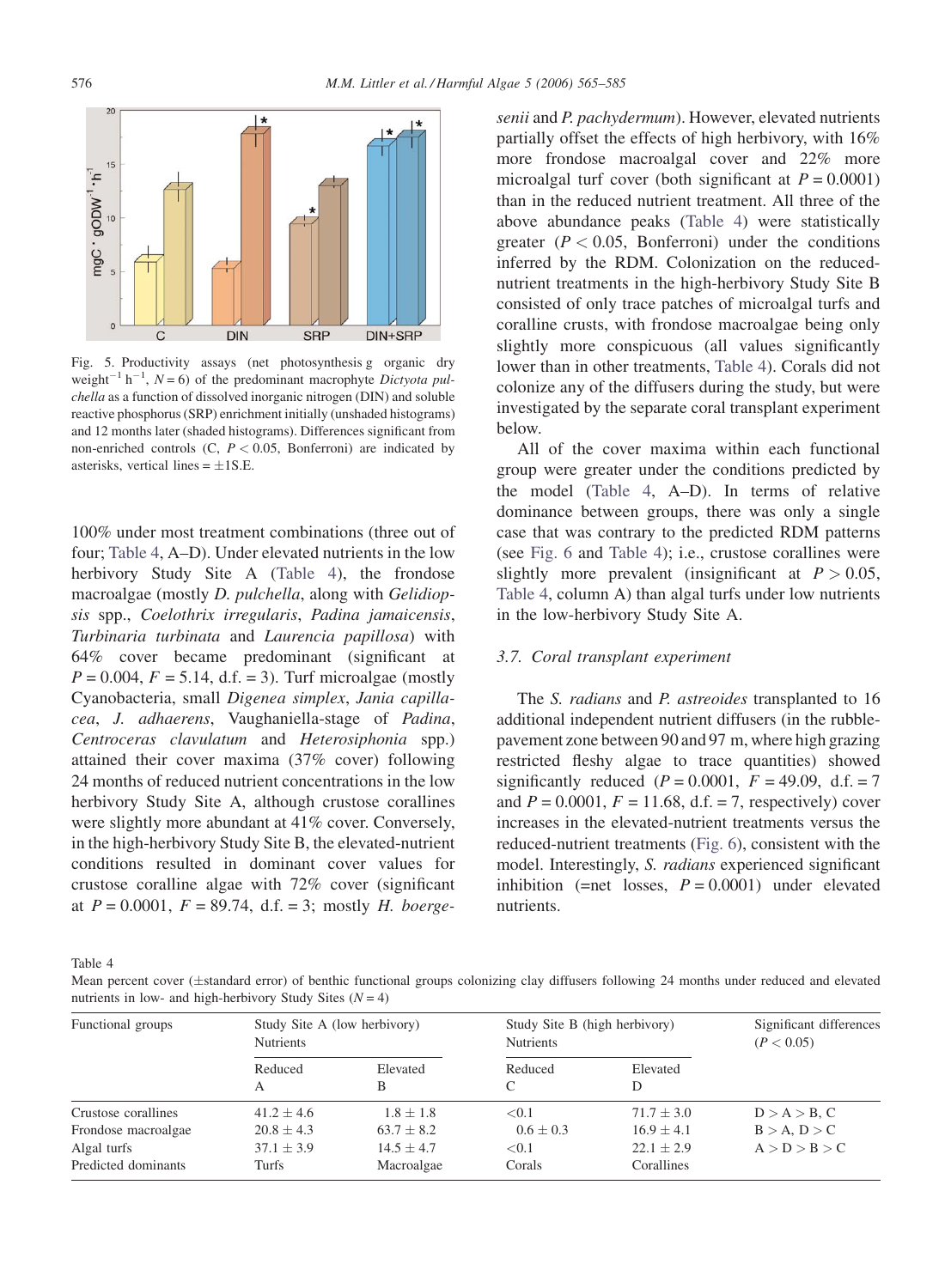<span id="page-12-0"></span>

Fig. 6. Increases and decreases  $(cm<sup>2</sup>)$  in living surface area of nubbins  $(N = 8)$  of Siderastrea radians and Porites astreoides, transplanted onto clay diffusers under reduced (unshaded) and elevated (shaded) levels of nutrient enrichment, after 24 months between 90 and 97 m in the rubble-pavement zone fully exposed to high herbivory. Differences within species are significant ( $P = 0.0001$ , Bonferroni), vertical line $s = \pm 1S.E$ .

# 4. Discussion—functional groups as indicators of reef health

# 4.1. Reef-building corals

Cnidarian corals, the architects of structural dimensionality, while preyed upon by a few omnivorous fishes and specialist invertebrates (e.g., crown-of-thorns sea star, corallivorous gastropods), generally achieve dominance under the control of intense herbivory [\(Lewis, 1986](#page-18-0)) and extremely low nutrient concentrations ([Bell, 1992; Lapointe et al., 1993\)](#page-16-0). Massive corals consistently prove to be the most resistant to grazing at the highest levels of herbivory ([Figs. 4 and 6\)](#page-7-0). S. radians and P. astreoides, hard mound-shaped forms, show little colony mortality under high grazing pressure (Fig. 6), even though occasionally rasped by parrotfishes (see also [Littler et al., 1989\)](#page-19-0). Contrastingly, some delicately branched corals such as Porites porites are quite palatable and readily eaten by parrotfishes (e.g., S. viride, [Littler et al., 1989; Miller and Hay, 1998](#page-19-0)). However, many hermatypic corals are inhibited by increases in nitrate (e.g., Montastrea annularis and P. porites, [Marubini and Davies, 1996](#page-19-0)), ammonia (e.g., Pocillopora damicornis, [Stambler et al., 1991; Muller-](#page-20-0)[Parker et al., 1994](#page-20-0)) and orthophosphate (e.g., Porites compressa, Townsley cited in [Doty, 1969;](#page-17-0) P. damicornis and Stylophora pistillata, [Hoegh-Guldberg et al., 1997](#page-17-0)). Nutrient inhibition of coral larval settlement also is known for Acropora longicyathis [\(Ward and Harrison,](#page-20-0) [1997\)](#page-20-0). Nutrient poisoning is probably the case for S. radians in this study where growth inhibition is apparent (Fig. 6); whereas, P. astreoides was severely inhibited. Orthophosphate is known [\(Simkiss, 1964](#page-20-0)) to inhibit  $CaCO<sub>3</sub>$  crystal formation at concentrations above  $0.01 \mu M$  and can block deposition of external skeletal materials in some marine animals. The 50% suppression of community calcification and stimulation of algal overgrowth [\(Kinsey and Domm, 1974; Kinsey](#page-17-0) [and Davies, 1979\)](#page-17-0) subsequent to the experimental fertilization of a patch reef at One Tree Island on the Great Barrier Reef, Australia is partly attributable to phosphate poisoning. A sophisticated experiment on a larger and more carefully controlled scale ([Larkum and](#page-18-0) [Koop, 1997;](#page-18-0) ENCORE Program) did not produce supporting results because: (1) ambient nutrient levels within the lagoon at One Tree Island are now well above tipping-point concentrations that are inhibitory to some corals, while being more than sufficient to support the existing luxuriant frondose macroalgal community [\(Bell, 1992; Larkum and Koop, 1997](#page-16-0)) and (2) the experimental organisms were isolated on raised grids, precluding natural encroachment, overgrowth or other key competitive interactions crucial to testing the RDM. The challenge now is to rigorously conduct this type of large-scale manipulation in an extreme oligotrophic coral-reef setting (e.g., [Smith et al., 2001](#page-20-0)), in conjunction with staged competitive bouts among the major functional groups, to determine how herbivore/ nutrient interactions affect relative dominances over a long time scale.

## 4.2. Crustose coralline algae

In contrast to the corals (and fleshy algae), crustose coralline algae tend to be slow-growing competitively inferior understory taxa that are abundant in most coralreef systems [\(Littler, 1972](#page-18-0)); although the group includes forms ranging from thin early-successional flat sheets to long-lived massive branched heads. Their critical roles in coral reefs is to form the protective algal ridge/reef crest, cement the dead coral and other carbonate fragments into a stable framework and, by sloughing [\(Littler and Littler, 1997](#page-18-0)), prevent propagules of fouling organisms from colonizing. Crustose corallines, because of their slow growth rates, tolerate reduced nutrient levels and generally are conspicuous, but not dominant, at low concentrations of nutrients and high levels of herbivory [\(Littler et al., 1991\)](#page-19-0). Accordingly, they do well under both low and elevated nutrients (i.e., most are not inhibited by nutrient stress and many are maintained competitor-free by surface cell-layer shedding [\(Johnson and Mann, 1986; Keats et al., 1994\)](#page-17-0), even at lower levels of grazing ([Littler and Littler, 1997](#page-18-0)). Their ability to dominate is largely controlled indirectly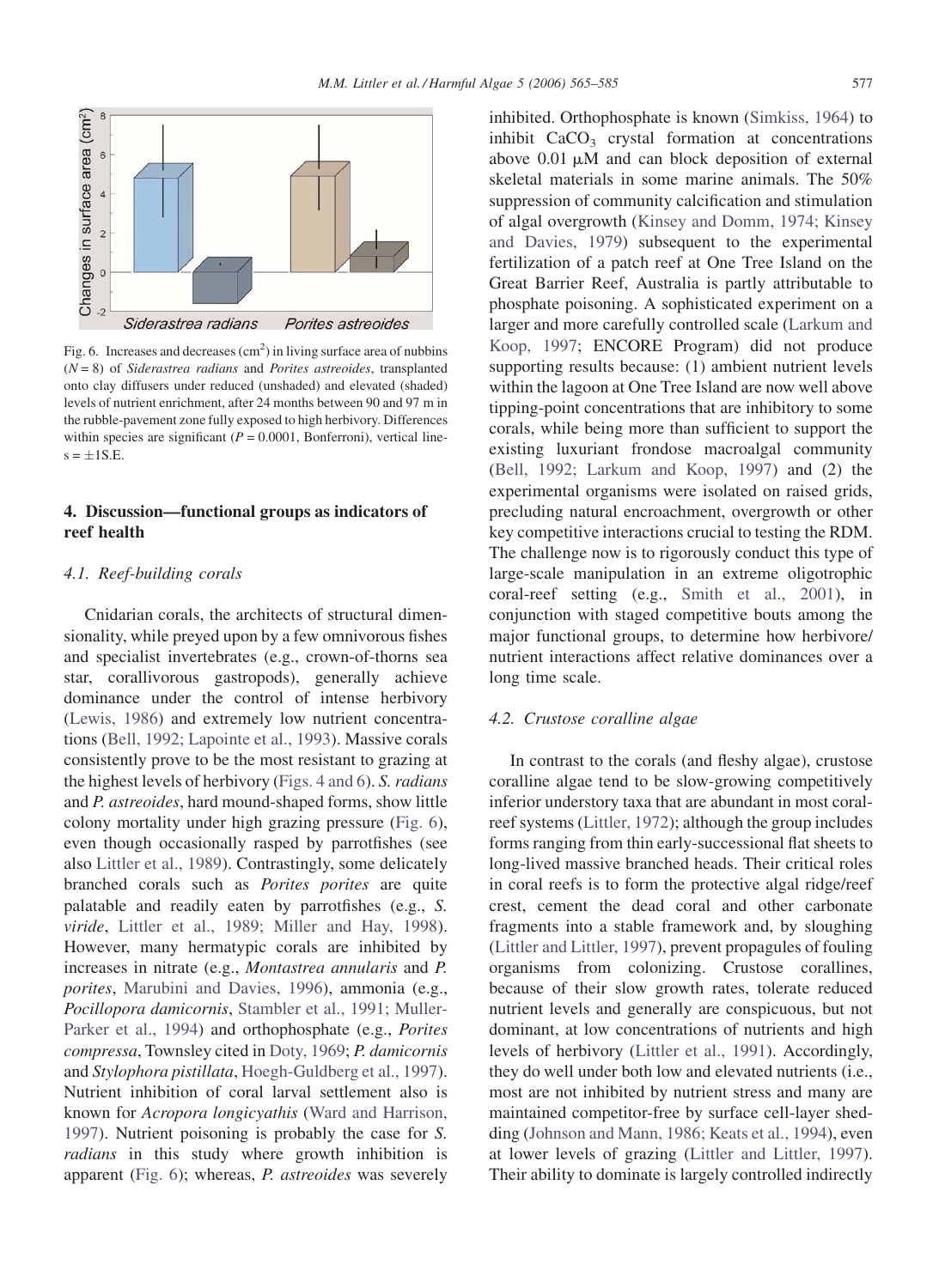by the factors influencing the abundances of the other groups, primarily corals and fleshy algae. In this study, crustose corallines were shown to predominate mainly by default (i.e., under conditions of minimal competition), where either corals were inhibited by elevated nutrients ([Fig. 6\)](#page-12-0) or fleshy algae were removed by intense herbivory [\(Table 2,](#page-9-0) [Fig. 4\)](#page-7-0). In independent corroborations of the RDM, a gradient from frondoseto turf- to coralline-algal groups correlated closely with escalating herbivory ([Steneck, 1989](#page-20-0)); and increased sea urchin populations under elevated nutrients ([Lapointe](#page-18-0) [et al., 1997\)](#page-18-0) at Discovery Bay, Jamaica resulted in a dramatic frondose macroalgal to crustose coralline algal phase shift ([Aronson and Precht, 2000](#page-16-0)).

#### 4.3. Turf microalgae

Low-stature turf microalgae tend to become dominant under minimal inhibitory top-down and stimulatory bottom-up controls [\(Table 4\)](#page-11-0). Their relatively small size and rapid regeneration/perennation results in moderate losses to herbivory at low grazing pressures. Turf microalgae have opportunistic life-history characteristics, including the ability to maintain substantial nutrient uptake and growth rates under low-nutrient conditions [\(Rosenberg and Ramus, 1984\)](#page-19-0). Convincing evidence also is afforded by large-scale mesocosms with controlled low-herbivory and reduced watercolumn nutrient regimes [\(McConnaughey et al.,](#page-19-0) [2000](#page-19-0)), where turf algae invariably dominate due to the inclusion of low-lying, microscopic, nitrogen-fixing Cyanobacteria as a source of within-turf nutrients. In agreement, algal turfs have been shown to be favored under reduced nutrient-loading rates ([Fong et al., 1987\)](#page-17-0) or episodic nutrient pulses [\(Fujita et al., 1988\)](#page-17-0) and this can lead to extensive, two-dimensional, horizontal mats. Numerous other studies have shown the expansion of algal turfs, not macroalgae, resulting from the removal of fish or echinoid grazers in a wide variety of oligotrophic sites worldwide, including the Red Sea [\(Vine, 1974\)](#page-20-0), Fiji ([Littler and Littler, 1997\)](#page-18-0), Belize [\(Lewis, 1986\)](#page-18-0), the Great Barrier Reef ([Sammarco,](#page-19-0) [1983; Hatcher and Larkum, 1983; Klumpp et al., 1987\)](#page-19-0) and Saint Croix [\(Carpenter, 1986\)](#page-16-0). In the study of [Lewis](#page-18-0) [\(1986\)](#page-18-0) on the same reef flat studied here, increases in an algal turf form with its upright Padina blades, not blooms of mixed macroalgae, followed short-term (11 wk) reductions of herbivorous fish grazing under conditions of low nutrient levels. [Lewis' \(1986\)](#page-18-0) Table 4 shows statistically significant, although relatively small, increases (28%) in algal turfs such as the above Vaughaniella-stage and its frondose form Padina; however, contrary to several literature citations, no significant increases occurred in any of the major macroalgal species such as Turbinaria turbinata and Halimeda spp.

# 4.4. Frondose macroalgae

Terrestrial plant abundances and evolutionary strategies theoretically [\(Grime, 1979](#page-17-0)) are controlled by physiological stresses (external factors that limit production) coupled with disturbances (factors that physically remove biomass); a concept expanded to apply to marine macroalgae ([Littler and Littler, 1984b;](#page-18-0) [Steneck and Dethier, 1994\)](#page-18-0). In the RDM [\(Fig. 1\)](#page-1-0), nutrients (bottom-up) control production and grazing (top-down) physically reduces biomass of undesirable fleshy algal overgrowth. We demonstrate experimentally that distributions and abundances of functional groups on tropical coral reefs result from bottom-up forces that affect metabolic production and growth (i.e., nutrients—mainly SRP and DIN); however, as shown ([Table 2\)](#page-9-0), patterns vary between habitats (i.e., Study Site B) having beneficial counterbalancing top-down forces that limit or remove detrimental algal biomass (i.e., herbivores—mainly Scaridae, Acanthuridae and Kyphosidae).

Most importantly, we found a complexity of stimulation/inhibition interactions acting either directly or indirectly (see also [McCook, 1999](#page-19-0)). For example, our data reveal that insufficient nutrients act directly to inhibit (limit) fleshy-algal domination (via physiological stress, [Fig. 5](#page-11-0)); conversely, abundant nutrients stimulate (enhance) fleshy-algal growth, with the opposite effect on reef-building corals (via toxic inhibition? ([Fig. 6\)](#page-12-0), see [Marubini and Davies, 1996\)](#page-19-0). Furthermore, the effects of controls also can be *indirect* by influencing competition. Even this seemingly indirect control can have further levels of complexity because competition between algae and corals can be direct (e.g., overgrowth) or *indirect* (e.g., pre-emption of substrate). Low nutrients and high herbivory (via physical removal) also act indirectly on fleshy algae through reduced competitive abilities; whereas, lowered herbivory and elevated nutrients also indirectly inhibit (limit) corals (e.g., [Banner, 1974; Birkeland, 1977](#page-16-0)) and coralline algae (e.g., [Littler and Doty, 1975; Wanders,](#page-18-0) [1976](#page-18-0)) by directly stimulating (enhancing) fleshy-algal competition. With an increase in nutrients, the growth of fleshy algae is favored over the slower-growing corals ([Table 4](#page-11-0), [Genin et al., 1995; Miller and Hay, 1996;](#page-17-0) [Lapointe et al., 1997](#page-17-0)) and the latter can become inhibited by either poisoning (direct effect, [Fig. 6](#page-12-0)) or, as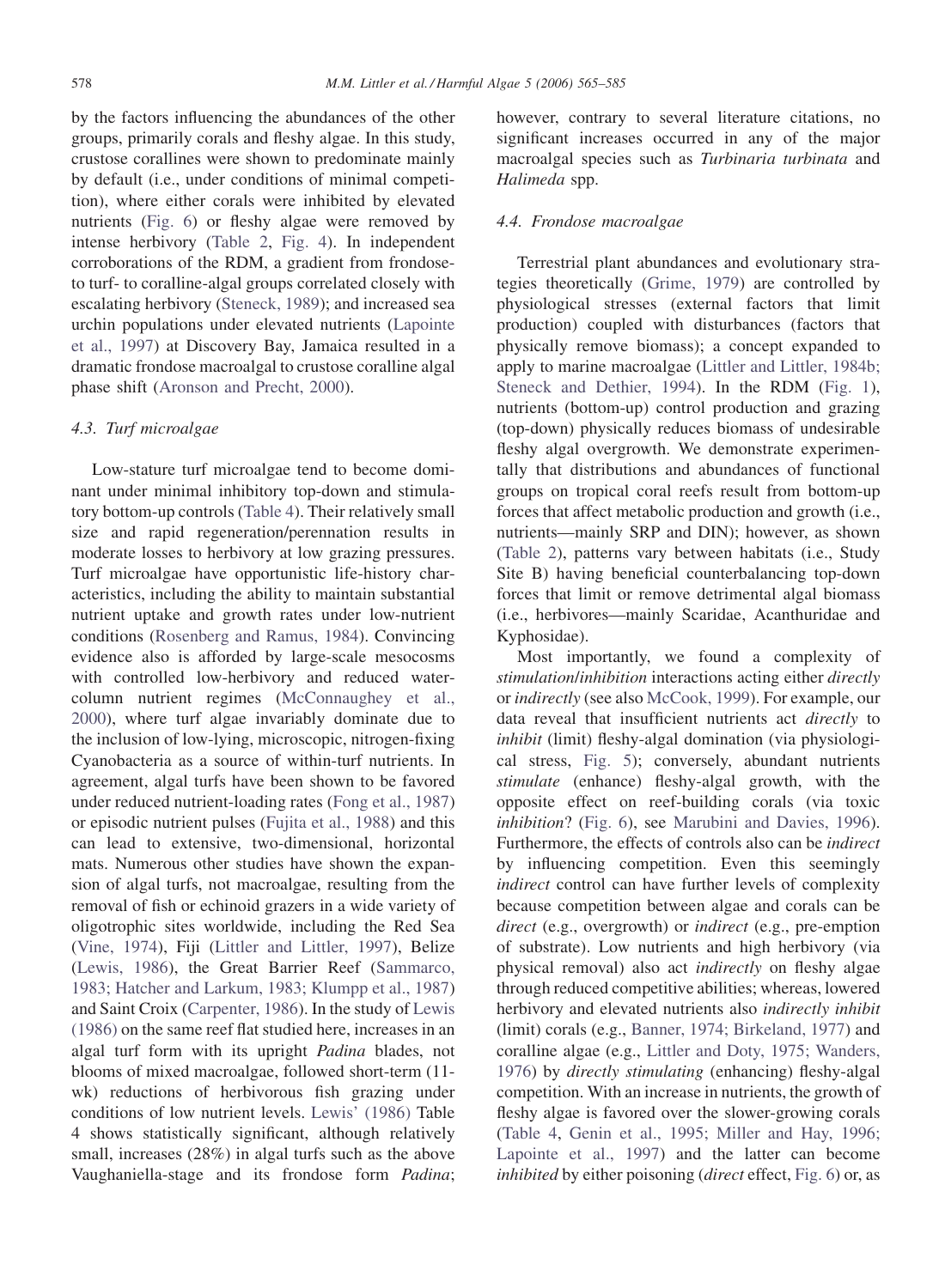mentioned, by competition for space and light (indirect effect, [Jompa and McCook, 2002\)](#page-17-0). Other ecologically important factors, such as light regime, abrasion, allelopathy and sediment smothering (e.g., [Littler](#page-19-0) [et al., 1983c; Ruyter van Steveninck, 1984; Chadwick,](#page-19-0) [1988; Coen, 1988; Coles, 1988; Keats et al., 1997;](#page-19-0) [Littler and Littler, 1997\)](#page-19-0), also can indirectly influence further outcomes of competition.

On healthy oligotrophic coral-reefs, even very low nutrient increases ([Tables 1 and 4](#page-8-0)) may exceed critical tipping-point levels that can shift relative dominances by releasing macroalgal production from nutrient limitation. [Birkeland \(1977\)](#page-16-0) also noted that filamentous and frondose algae can outcompete corals, some of which are inhibited under elevated nutrient levels (reviewed in [Marubini and Davies, 1996](#page-19-0), [Fig. 6](#page-12-0)). Fastgrowing algae are not just opportunists that depend on disturbances to release space resources from established longer-lived populations (cf. [McCook, 1999](#page-19-0)), but, hypothetically, become the superior competitors when provided with abundant nutrients. Macroalgae, such as Halimeda, also gain competitive advantage by serving as carriers of coral disease ([Nugues et al., 2004](#page-19-0)). Potential competitive dominance of fast-growing macroalgae is inferred from their overshadowing canopy heights, as well as from inverse correlations in abundances between algae and the other benthic functional groups ([Lewis, 1986; Bellwood et al., 2004](#page-18-0)), particularly at the higher nutrient concentrations (e.g., [Littler et al., 1993; Lapointe et al., 1997\)](#page-18-0). Turbulent water motion driven by wind and wave action can be sufficient to reduce oligotrophic boundary-layer diffusion gradients and increase delivery rates to support considerable macroalgal biomass (e.g., [Atkinson and](#page-16-0) [Bilger, 1992\)](#page-16-0), but the abundant herbivores may mask these effects. The fleshy algal form groups (both microand macro-) are particularly vulnerable to herbivory [\(Table 4](#page-11-0), see also [Hay, 1981; Littler et al., 1983a,b\)](#page-17-0) and, in accordance with the predictions of the RDM, only become abundant in habitats where grazing is low. Such over-compensation by herbivory may explain some of the reported cases (e.g., [Crossland et al., 1984; Szmant,](#page-16-0) [1997; Glynn and Ault, 2000\)](#page-16-0) of specific corals surviving in high-nutrient reef environments.

The complex interactions of herbivory and nutrients can change gradually with no apparent effects to induce subtle declines in resiliencies of coral/coralline-dominated reef systems ([Scheffer et al., 2001\)](#page-20-0). These systems then become vulnerable to catastrophic impacts by large-scale stochastic disturbances such as tropical storms (e.g., [Done, 1992](#page-17-0)), warming events (e.g., [Macintyre and Glynn, 1990; Lough, 1994\)](#page-19-0), cold fronts [\(Precht and Miller, in press\)](#page-19-0), diseases (e.g., [Littler and](#page-18-0) [Littler, 1997; Santavy and Peters, 1997; Nugues et al.,](#page-18-0) [2004\)](#page-18-0) and predator outbreaks (e.g., [Cameron, 1977](#page-16-0)), which typically trigger or accelerate such low-resilience reef systems ([Scheffer et al., 2001; Bellwood et al.,](#page-20-0) [2004\)](#page-20-0) toward the long-term externally-mediated phaseshifts postulated in the RDM. For completeness, we also point out the obvious devastating effects of sedimentation (land-based and dredging), toxic spills, carbonate mining and landfill. Such catastrophic events selectively eliminate the longer-lived organisms in favor of fastgrowing early-successional macroalgae [\(Littler and](#page-18-0) [Littler, 1984b\)](#page-18-0), which can prevent settlement of coral planulae and become competitively superior ([Birke](#page-16-0)[land, 1977; Lewis, 1986\)](#page-16-0) to persist as alternative stable states.

The macroalgal overgrowth recorded under the elevated-nutrient treatments in the low herbivory Study Site A [\(Table 4\)](#page-11-0) demonstrates that the tipping-point nutrient concentrations needed to support substantial primary production are quite low, but comparable to those reported for other tropical marine algae. For example, several controlled, high-flux, continuousculture laboratory experiments and detailed field studies have demonstrated the physiological basis for lownutrient tipping-points (i.e.,  $\sim 0.5-1.0 \mu M$  DIN) leading to macroalgal blooms. The tropical rhodophytes Gracilaria foliifera and Neoagardhiella baileyi [\(DeBoer et al., 1978\)](#page-17-0) and the chlorophyte Ulva fasciata [\(Lapointe and Tenore, 1981](#page-18-0)) all achieved maximal growth rates in continuous cultures at DIN levels of approximately  $0.5-0.8 \mu M$ . Comparable low nutrient levels (i.e.,  $\sim 0.10 \mu M$  SRP,  $\sim 1.0 \mu M$  DIN) have been correlated with macroalgal blooms and the subsequent decline of coral reefs from eutrophication at Kaneohe Bay in Hawaii, fringing reefs of Barbados and inshore reefs within the Great Barrier Reef lagoon ([Bell, 1992](#page-16-0)), as well as the macroalgal-dominated reefs of the Houtman Abrolhos Islands off Western Australia [\(Crossland et al., 1984](#page-16-0)). These low nutrient concentrations were also experimentally corroborated [\(Lapointe](#page-18-0) [et al., 1993\)](#page-18-0) for macroalgal overgrowth of seagrass and coral reef communities along natural nutrient gradients on the Belize Barrier Reef. We recognize that coral reef organisms can tolerate higher levels of DIN and SRP; however, these nutritional levels represent tipping-point concentrations that reduce resiliency to a point at which coral-reef ecosystems can potentially shift towards dominance by fleshy algae.

Tropical reefs in different geological systems have contrasting patterns of photosynthetic nutrient limitation in regard to nitrogen and phosphorus availability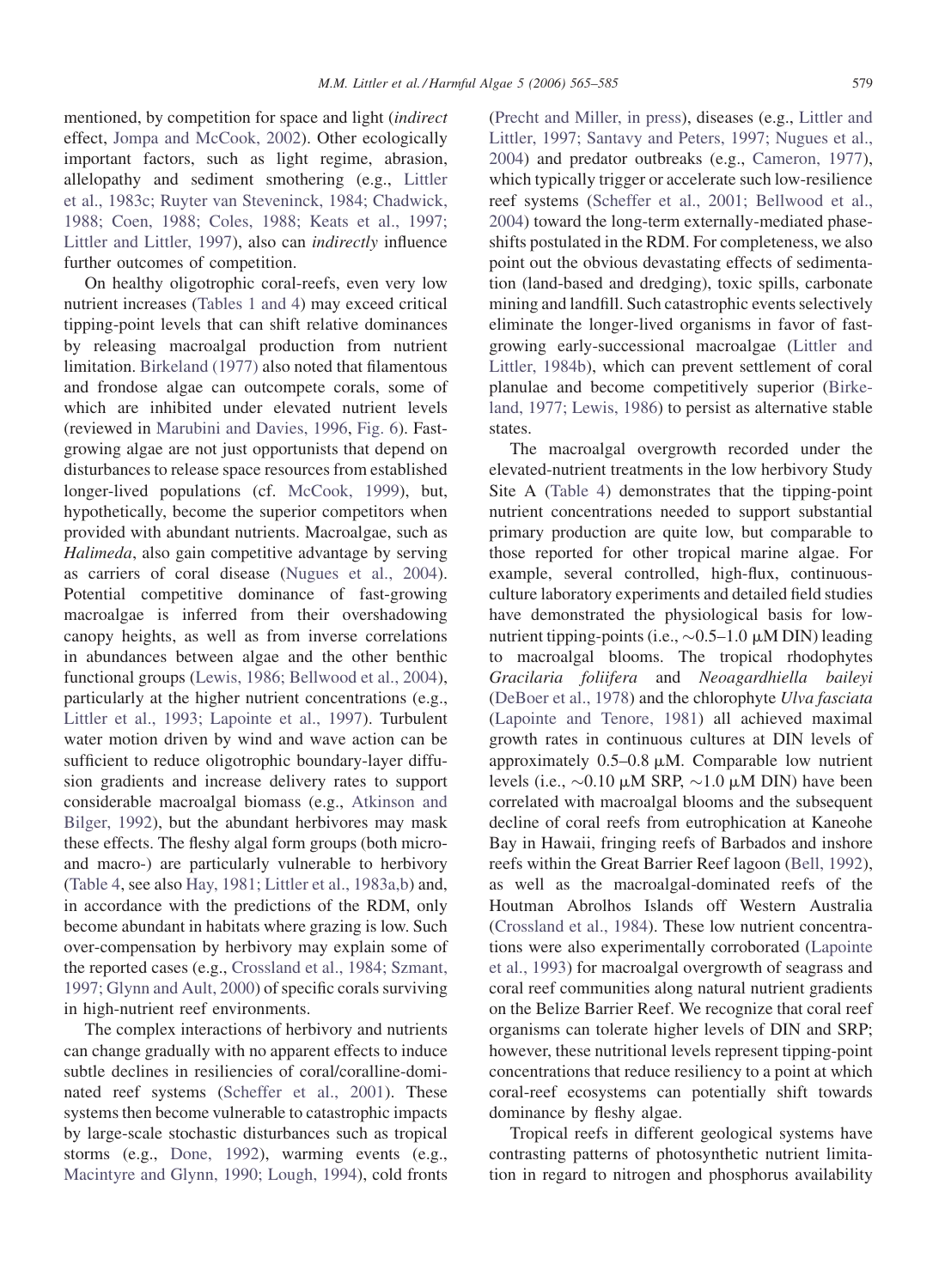[\(Littler et al., 1991; Lapointe et al., 1992\)](#page-19-0). Such patterns of nutrient limitation have been correlated [\(Littler et al.,](#page-19-0) [1991](#page-19-0)) with the biogeographic distributions of major groups of epilithic photosynthetic organisms that were consistent with the RDM (see also [Verheij, 1993](#page-20-0)). Long-term ecological studies coincide in reporting general worldwide declines in live coral cover and concomitant increases in macroalgal abundances [\(Ginsberg, 1993; Birkeland, 1997](#page-17-0)). These kinds of biotic phase shifts have been steadfastly attributed solely to over-fishing and diseases of herbivore stocks (e.g., see [Hughes, 1994](#page-17-0) on trends in Jamaican reefs over the past 20 years, [Hughes et al., 1999](#page-17-0)); however, such shifts more-often-than-not occur in concert with cultural eutrophication [\(Goreau et al., 1997; Lapointe](#page-17-0) [et al., 1997, 2005a,b](#page-17-0)). The spatial/temporal changes in the patterns of algal dominance with regard to local nutrient inputs in Jamaica and reefs around the world [\(Goreau, 1992, 2003; Goreau and Thacker, 1994\)](#page-17-0) undermine the sea-urchin demise and overfishing explanations, while lending further empirical support to the RDM.

It is encouraging that the critical role of excess nutrients on coral reefs has begun to receive appropriate recognition in recent review papers [\(Scheffer et al.,](#page-20-0) [2001; Hughes et al., 2003; Bellwood et al., 2004;](#page-20-0) [Pandolfi et al., 2005](#page-20-0)). Although, some scientists (e.g., [Precht and Miller, in press\)](#page-19-0) continue to downplay human-induced declining resiliency issues, instead invoking unmanageable stochastic factors like upwellings, hurricanes and cold fronts (see [Fig. 1](#page-1-0) caption); events from which coral reefs have recovered for millions of years. Also, nutrient/herbivory models similar to the RDM are receiving considerable attention (cf. [Fig. 1](#page-1-0) this paper and Fig. 2a in [Bellwood et al.,](#page-16-0) [2004](#page-16-0)). The coral-reef community needs a broader biological perspective to further the recognition of the role played by chronic nutrient enrichment in the coral reef health/resilience paradigm. Hopefully, the wellintended plea ([Pandolfi et al., 2005](#page-19-0)) for scientists to ... ''stop arguing about the relative importance of different causes of coral reef decline'' ..., will not discourage much-needed insightful research on nutrification.

Unfortunately, the recurrent role of modern humankind on coral reefs will continue to be to elevate nutrients via sewage and agricultural eutrophication (i.e., increasing bottom-up controls, [Littler et al., 1991,](#page-19-0) [1993; Goreau et al., 1997; Lapointe et al., 1997\)](#page-19-0), while simultaneously decreasing herbivorous fishes [\(Littler](#page-19-0) [et al., 1991, 1993; Hughes, 1994\)](#page-19-0) through trapping, netting, poisoning and blasting (i.e., reducing top-down controls). Unless curbed, such anthropogenically induced shifts (long predicted by the RDM—see also Fig. 2a in [Bellwood et al., 2004](#page-16-0) and anticipated by [Nixon, 1995\)](#page-19-0) will expand geographically at an accelerated pace.

## 5. Conclusions

By simultaneously using multifaceted descriptive and experimental approaches, conducted for a sufficient duration on a healthy coral-dominated reef, this study provides the critically-needed long-term data to begin to close the historically-polarized intellectual rift involving the importance of eutrophification versus herbivore overfishing in causing coral to algal phase shifts. We found [\(Table 4](#page-11-0)), as have others, that reduced nutrients alone do not prohibit fleshy algal growth when herbivory is low, and that high herbivory alone does not prevent fleshy algal growth when nutrients are elevated. However, reduced nutrients in combination with high herbivory virtually eliminate all forms of harmful micro- and macro-algae. It is our opinion that on the few remaining undisturbed, oligotrophic, coralreef systems, the effects of top-down inhibitory controls via intense herbivory prevail; whereas, bottom-up stimulatory controls are less prevalent, due to the lack of nutrient availability and over-compensatory consumption by grazers. However, eutrophic systems may lose their resiliency to inundation by macroalgae, with herbivores becoming swamped by bottom-up (nutrientinduced) harmful algal blooms. We show that the growth of reef-building corals can be inhibited under elevated nutrients relative to low nutrients ([Fig. 6\)](#page-12-0), even though herbivory remains high.

Changes in bottom-up controls and their interactions not only alter the dominance patterns of the major benthic functional groups on coral reefs, but, hypothetically, could have profound long-term consequences mediated through structural transformations and chemical modifications to reef systems and their herbivorous fish populations. In other words, excessive nutrient enrichment not only increases the productivity and biomass of weedy macroalgae via bottom-up controls that alter patterns of competitive dominance [\(Littler](#page-18-0) [et al., 1993](#page-18-0)), but, over the long term, may lead to coral habitat degradation through: (1) reduced spatial heterogeneity by overgrowth [\(Johannes, 1975; Pastorok](#page-17-0) [and Bilyard, 1985; Szmant, 1997\)](#page-17-0); and (2) nighttime anoxic conditions (tolerated by macroalgae, but not by coral competitors and herbivorous predators, [Lapointe](#page-18-0) [and Matzie, 1996\)](#page-18-0) that could indirectly reduce topdown grazer effects. Furthermore, eutrophicationinduced macroalgal blooms decrease the growth and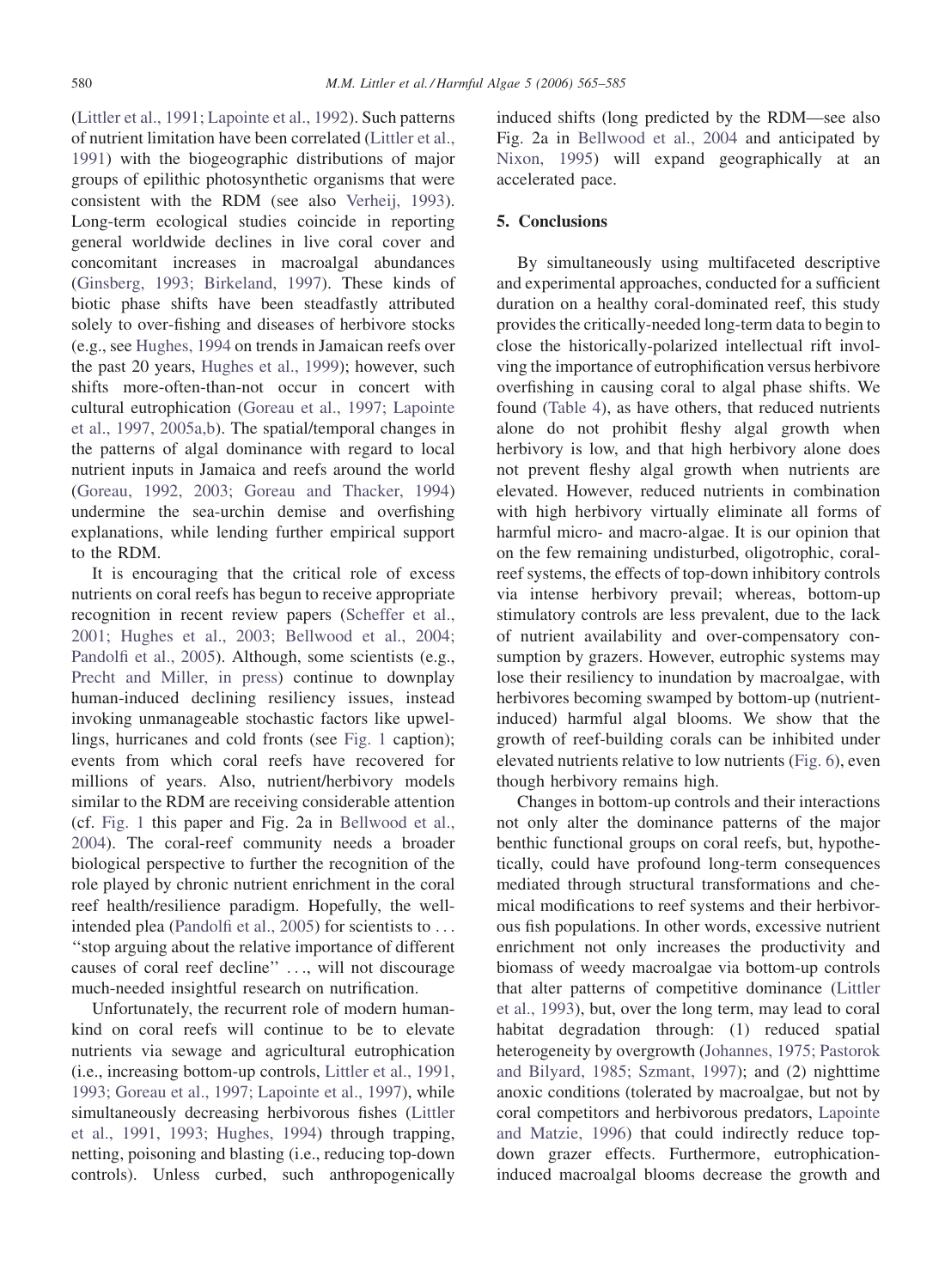<span id="page-16-0"></span>reproductive capacity of the more structurally complex reef-building corals ([Tanner, 1995; Miller and Hay,](#page-20-0) [1996\)](#page-20-0), as well as inhibit coral larval recruitment (Birkeland, 1977; Tomascik, 1991; Ward and Harrison, 1997) and survival ([Lewis, 1986; Hughes et al., 1987;](#page-18-0) [Hughes, 1989; Wittenberg and Hunte, 1992\)](#page-18-0). Such complicated feedback loops following eutrophication are known to occur in seagrass meadows [\(Sand-Jensen](#page-19-0) [and Borum, 1991; Duarte, 1995](#page-19-0)) and could also explain decreases in fish populations on coral reefs with longterm histories of eutrophication ([Johannes, 1975](#page-17-0)).

Healthy coral-reef ecosystems are composed of diverse and highly productive communities. In natural reef ecosystems, much of the overall diversity at the primary-producer functional-group level is afforded by the intricate interaction of opposing herbivory/nutrient stimulating/limiting controls with the local physical/ spatial variability. This results in a mosaic of continually changing environmental conditions in close proximity. Because of the sensitive nature of direct/ indirect and stimulating/limiting interacting factors, coral reefs are particularly vulnerable to anthropogenic reversal effects that decrease top-down controls and, concomitantly, increase bottom-up controls, dramatically altering ecosystem resiliencies.

# Acknowledgments

We are sincerely grateful to Gene Rosenberg who critically read the manuscript and offered useful suggestions. Thanks are extended to Randall Glaholt and Joseph Smith for refilling the nutrient diffusers in our absence. Support for this study came from the Caribbean Coral Reef Ecosystems Program, ably administered by Klaus Reutzler (CCRE Contribution No. 735), and the Smithsonian Marine Station at Ft. Pierce, Valerie Paul, Head Scientist (SMSFP Contribution No. 626) of the National Museum of Natural History, Smithsonian Institution. Contribution No. 1614 of the Harbor Branch Oceanographic Institution.[SE]

#### **References**

- Adey, W.H., 1998. Coral reefs: algal structured and mediated ecosystems in shallow, turbulent, alkaline waters. J. Phycol. 34, 393–406.
- Adey, W.H., Adey, P., Burke, R., Kaufman, L., 1977. The Holocene reef systems of eastern Martinique, French West Indies. Atoll Res. Bull. (218), 40.
- Aronson, R.B., Precht, W.F., 2000. Herbivory and algal dynamics on the coral reef at Discovery Bay, Jamaica. Limnol. Oceanogr. 45, 251–255.
- Atkinson, M.J., Bilger, R.W., 1992. Effects of water velocity on phosphate uptake in coral reef-flat communities. Limnol. Oceanog. 37, 273–279.
- Atkinson, M.J., Grigg, R.W., 1984. Model of a coral reef ecosystem. II. Gross and net benthic primary production at French Frigate Shoals, Hawaii. Coral Reefs 3, 13–22.
- Banner, A.H., 1974. Kaneohe Bay, Hawaii: urban pollution and a coral reef ecosystem. In: Proceedings of the Second International Coral Reef Symposium 2. pp. 685–702.
- Bell, P., 1992. Eutrophication and coral reefs: some examples in the Great Barrier Reef Lagoon. Wat. Res. 26, 555–568.
- Belliveau, S.A., Paul, V.J., 2002. Effects of herbivory and nutrients on the early colonization of crustose coralline and fleshy algae. Mar. Ecol. Prog. Ser. 232, 105–114.
- Bellwood, D.R., Hughes, T.P., Folke, C., Nystrom, M., 2004. Confronting the coral reef crisis. Nature 429, 827–833.
- Bilger, R.W., Atkinson, M.J., 1995. Effects of nutrient loading on mass transfer rates to a coral-reef community. Limnol. Oceanog. 40, 279–289.
- Birkeland, C., 1977. The importance of rate of biomass accumulation in early successional stages of benthic communities to the survival of coral recruits. In: Proceedings of the Third International Coral Reef Symposium 1. pp. 15–21.
- Birkeland, C., 1987. Nutrient availability as a major determinant of differences among coastal hard-substratum communities in different regions of the tropics. In: Birkeland, C. (Ed.), Comparison Between Atlantic and Pacific Tropical Marine Coastal Ecosystems: Community Structure, Ecological Processes, and Productivity. UNESCO Reports in Marine Science 46, pp. 45–97.
- Birkeland, C., 1997. Life and Death of Coral Reefs. Chapman and Hall, New York, 536 pp.
- Bray, J.R., Curtis, J.T., 1957. An ordination of the upland forest communities of southern Wisconsin. Ecol. Monog. 27, 325–349.
- Burke, R.B., 1982. Reconnaissance study of the geomorphology and benthic communities of the outer barrier reef platform, Belize, In: Ruetzler, R., Macintyre, I.G. (Eds.), The Atlantic barrier reef ecosystems at Carrie Bow Cay, Belize, I. Structure and communities. Smithsonian Contributions to Marine Science No. 12, Washington, DC.
- Cameron, A.M., 1977. Acanthaster and coral reefs; population outbreaks of a rare and specialized carnivore in a complex highdiversity system. In: Proceedings of the Third International Coral Reef Symposium 1. pp. 193–200.
- Carpenter, R.C., 1986. Partitioning herbivory and its effects on coral reef algal communities. Ecol. Monog. 56, 345–363.
- Carpenter, S.R., Kitchell, J.F., Hodgson, J.R., 1985. Cascading trophic interactions and lake productivity. Bioscience 35, 634–639.
- Chadwick, N.E., 1988. Competition and locomotion in a free-living fungiid coral. J. Exp. Mar. Biol. Ecol. 123, 189–200.
- Coen, L.D., 1988. Herbivory by crabs and the control of algal epibionts on Caribbean host corals. Oecologia 75, 198–203.
- Coles, S.L., 1988. Limitations of coral reef development in the Arabian Gulf: temperature or algal competition. In: Proceedings of the Sixth International Coral Reef Symposium 1, Australia, pp. 211–216.
- Crossland, C.J., Hatcher, B.G., Atkinson, M.J., Smith, S.V., 1984. Dissolved nutrients of a high-latitude coral reef, Houtman Abrolhos Islands, Western Australia. Mar. Ecol. Prog. Ser. 14, 159–163.
- Cuet, P., Naim, O., Faure, G., Conan, J.Y., 1988. Nutrient-rich groundwater impact on benthic communities of la Saline fringing reef (Reunion Island, Indian Ocean): preliminary results. In: Proceedings of the Sixth International Coral Reef Symposium 2. pp. 1335–1340.
- Dayton, P.K., Oliver, J.S., 1980. An evaluation of experimental analyses of population and community patterns in marine benthic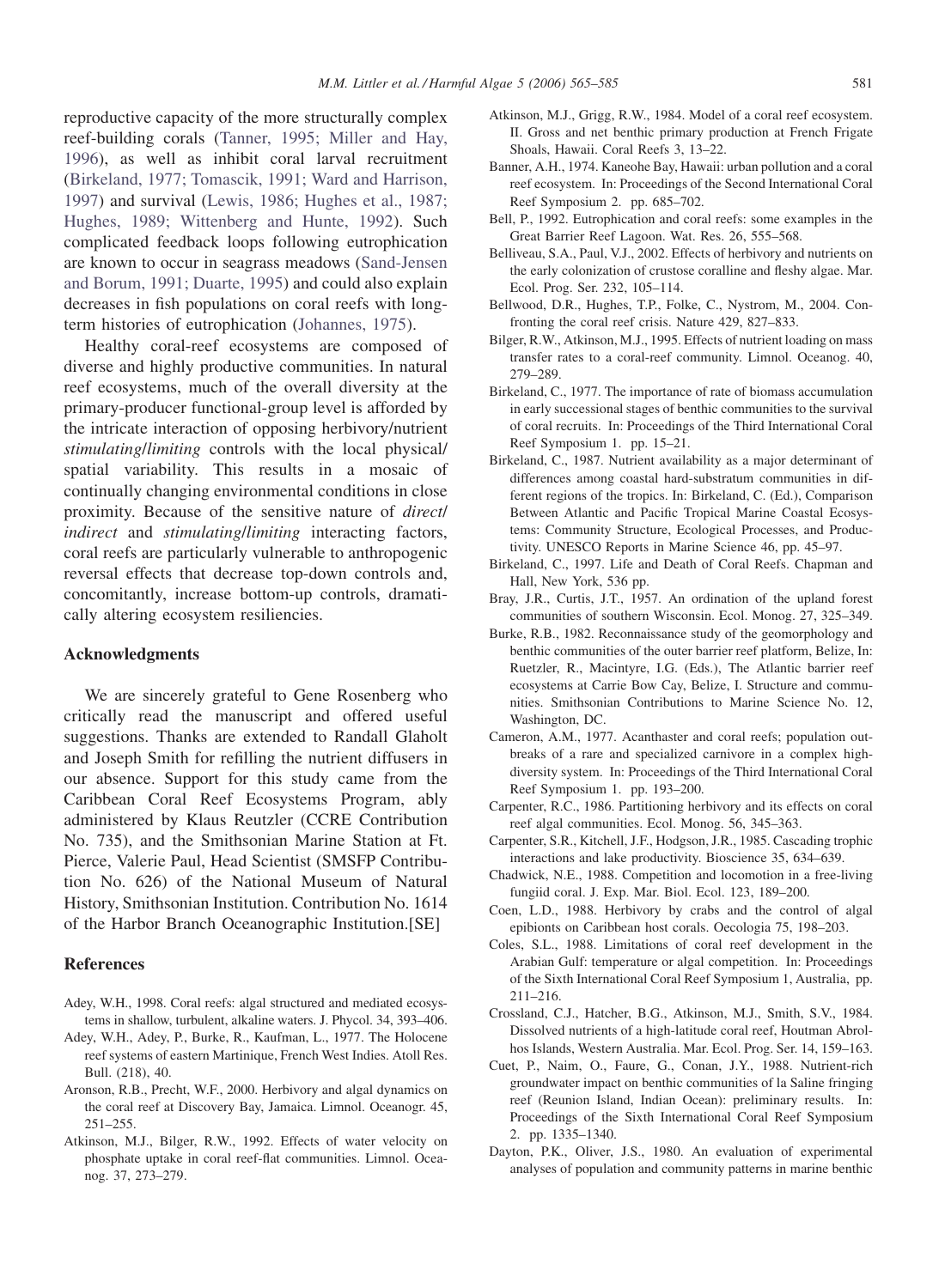<span id="page-17-0"></span>environments. In: Tenore, K.R., Coull, B.C. (Eds.), Marine Benthic Dynamic. University of South Carolina Press Columbia, South Carolina, pp. 93–120.

- DeBoer, J.A., Guigli, H.J., Israel, T.L., D'Elia, C.F., 1978. Nutritional studies of two red algae. I. Growth rate as a function of nitrogen source and concentration. J. Phycol. 14, 261–266.
- Done, T.J., 1992. Phase shifts in coral reef communities and their ecological significance. Hydrobiologia 247, 121–132.
- Doty, M.S., 1969. The ecology of Honaunau Bay, Hawaii. Univ. Hawaii Bot. Sci. Paper No. 14, 221 pp.
- Doty, M.S., 1971. Antecedent event influence on benthic marine algal standing crops in Hawaii. J. Exp. Mar. Biol. Ecol. 6, 161–166.
- Duarte, C.M., 1995. Submerged aquatic vegetation in relation to different nutrient regimes. Ophelia 41, 87–112.
- Dubinsky, Z., Stambler, N., 1996. Marine pollution and coral reefs. Global Change Biol. 2, 511–526.
- ECOHAB, 1997. The ecology and oceanography of harmful algae blooms. In: Anderson, D.M. (Ed.), A National Research Agenda. WHOI, Woods Hole, Massachusetts.
- Fishelson, L., 1973. Ecology of coral reefs in the Gulf of Aqaba (Red Sea) influenced by pollution. Oecologia 12, 55–67.
- Fong, P., Rudnicki, R., Zedler, J.B., 1987. Algal community response to nitrogen and phosphorus loading in experimental mesocosms: management recommendations for Southern California lagoons. Rep. Calif. St. Wat. Cont. Bd., 88 pp.
- Fujita, R.M., Wheeler, P.A., Edwards, R.L., 1988. Metabolic regulation of ammonium uptake by Ulva rigida (Chlorophyta): a compartmental analysis of the rate-limiting step for uptake. J. Phycol. 24, 560–566.
- Genin, A., Lazar, B., Brenner, S., 1995. Vertical mixing and coral death in the Red Sea following the eruption of Mt. Pinatubo. Nature 377, 507–510.
- Ginsberg, R.L. (compiler), 1993. Global aspects of coral reefs. Health, hazards, and history. University of Miami, Miami, Florida, 420 pp.
- Glynn, P.W., Ault, J.S., 2000. A biogeographic analysis and review of the far eastern Pacific coral reef region. Coral Reefs 19, 1–23.
- Goreau, T.F., 1959. The ecology of Jamaican coral reefs. I. Species composition and zonation. Ecology 40, 67–90.
- Goreau, T.F., Land, L.S., 1974. Fore-reef morphology and depositional processes, north Jamaica. In: Laporte, L.F. (Ed.), Reefs in Time and Space, Sp. Publ., vol. 18. Soc. Econ. Paleontolog. Mineralolog., Tulsa, Oklahoma, USA, pp. 77–89.
- Goreau, T.J., 1992. Bleaching and reef community change in Jamaica: 1951–1991. Am. Zool. 32, 683–695.
- Goreau, T.J., 2003. Waste nutrients: impacts on coastal coral reefs and fisheries, and abatement via land recycling. In: Proceedings of the UN Expert Meeting on Waste Management in small island developing states, Havana, Cuba.
- Goreau, T.J., Thacker, K., 1994. Coral reefs, sewage, and water quality standards. In: Proceedings of the third annual Caribbean water and wastewater association conference: water and wastewater needs for the Caribbean: 21st century, 3. pp. 98–117.
- Goreau, T.J., Dalay, L., Ciappara, S., Brown, J., Dourke, S., Thacker, K., 1997. Community-based whole-watershed and coastal zone management in Jamaica. In: Proceedings of the Eighth International Coral Reef Symposium 2. pp. 2093–2096.
- Grime, J.P., 1979. Plant Strategies and Vegetation Processes. John Wiley & Sons, New York.
- Hallock, P., Müller-Karger, F.E., Hallas, J.C., 1993. Coral reef decline. Nat. Geog. Res. Exp. 9, 358–378.
- Hatcher, A.I., Hatcher, B.G., 1981. Seasonal and spatial variation in dissolved nitrogen in One Tree Reef Lagoon. In: Proceedings of

the Fourth International Coral Reef Symposium 2, Manila, pp. 419–424.

- Hatcher, B.G., 1981. The interaction between grazing organisms and the epilithic algal community of a coral reef: a quantitative assessment. In: Proceedings of the Fourth International Coral Reef Symposium 2, Manila, pp. 515–524.
- Hatcher, B.G., 1983. Grazing in coral reef ecosystems. In: Barnes, D.J. (Ed.), Perspectives on Coral Reefs. Australian Institution of Marine Science, Townsville, Australia, pp. 164–179.
- Hatcher, B.G., Larkum, A.W.D., 1983. An experimental analysis of factors controlling the standing crop of the epilithic algal community on a coral reef. J. Exp. Mar. Biol. Ecol. 69, 61–84.
- Hay, M.E., 1981. Spatial patterns of grazing intensity on a Caribbean barrier reef: herbivory and algal distribution. Aq. Bot. 11, 97–109.
- Hoegh-Guldberg, O., Takabayashi, M., Moreno, G., 1997. The impact of long-term nutrient enrichment on coral calcification and growth. In: Proceedings of the Eighth International Coral Reef Symposium I. pp. 861–866.
- Hughes, T.P., 1989. Community structure and the diversity of coral reefs: the role of history. Ecology 78, 275–279.
- Hughes, T.P., 1994. Catastrophes, phase shifts, and large-scale degradation of a Caribbean coral reef. Science 265, 1547–1551.
- Hughes, T.P., Baird, A.H., Bellwood, D.R., Card, M., Connolly, S.R., Folkes, C., Grosberg, R., Hoegh-Guldberg, O., Jackson, J.B.C., Kleypas, J., Lough, J.M., Marshall, P., Nyström, M., Palumbi, S.R., Pandolfi, J.M., Rosen, B., Roughgarden, J., 2003. Climate change, human impacts, and the resilience of coral reefs. Science 301, 929–933.
- Hughes, T.P., Reed, D.C., Boyle, M., 1987. Herbivory on coral reefs: community structure following mass mortalities of sea urchins. J. Exp. Mar. Biol. Ecol. 113, 39–59.
- Hughes, T.P., Szmant, A.M., Steneck, R., Carpenter, R., Miller, S., 1999. Algal blooms on coral reefs: what are the causes? Limnol. Oceanogr. 44, 1583–1586.
- James, N.P., Ginsburg, R.N., Marszalek, D.S., Choquette, P.W., 1976. Facies and fabric specificity of early subsea cements in shallow Belize (British Honduras) reefs. J. Sediment. Petrol. 46, 523–544.
- Jerlov, N.G., 1976. Marine Optics. Elsevier Scientific Publishing Company, 231 pp.
- Johannes, R.E., 1975. Pollution and the degradation of coral reef communities. In: Wood, E., Johannes, R.E. (Eds.), Tropical Marine Pollution. Elsevier, New York, pp. 13–51.
- Johnson, C.R., Mann, K.H., 1986. The crustose coralline alga, Phymatolithon Foslie, inhibits the overgrowth of seaweeds without relying on herbivores. J. Exp. Mar. Biol. Ecol. 96, 127–146.
- Jompa, J., McCook, L.J., 2002. Effects of competition and herbivory on interactions between a hard coral and a brown alga. J. Exp. Biol. Ecol. 271, 25–39.
- Keats, D.W., Chamberlain, Y.M., Baba, M., 1997. Pneophyllum conicum (Dawson) comb. Nov. (Rhodophyta, Corallinaceae), a widespread Indo-Pacific non-geniculate coralline alga that over grows and kills live coral. Bot. Mar. 40, 263–279.
- Keats, D.W., Wilton, P., Maneveldt, G., 1994. Ecological significance of deep-layer sloughing in the eulittoral zone coralline alga, Spongites yendoi (Foslie) Chamberlain (Corallinaceae, Rhodophyta) in South Africa. J. Exp. Mar. Biol. Ecol. 175, 145–154.
- Kinsey, D.W., Davies, P.J., 1979. Effects of elevated nitrogen and phosphorus on coral reef growth. Limnol. Oceanogr. 24, 935– 940.
- Kinsey, D.W., Domm, A., 1974. Effects of fertilization on a coral reef environment—primary production studies. In: Proceedings of the Second International Coral Reef Symposium 1. pp. 49–66.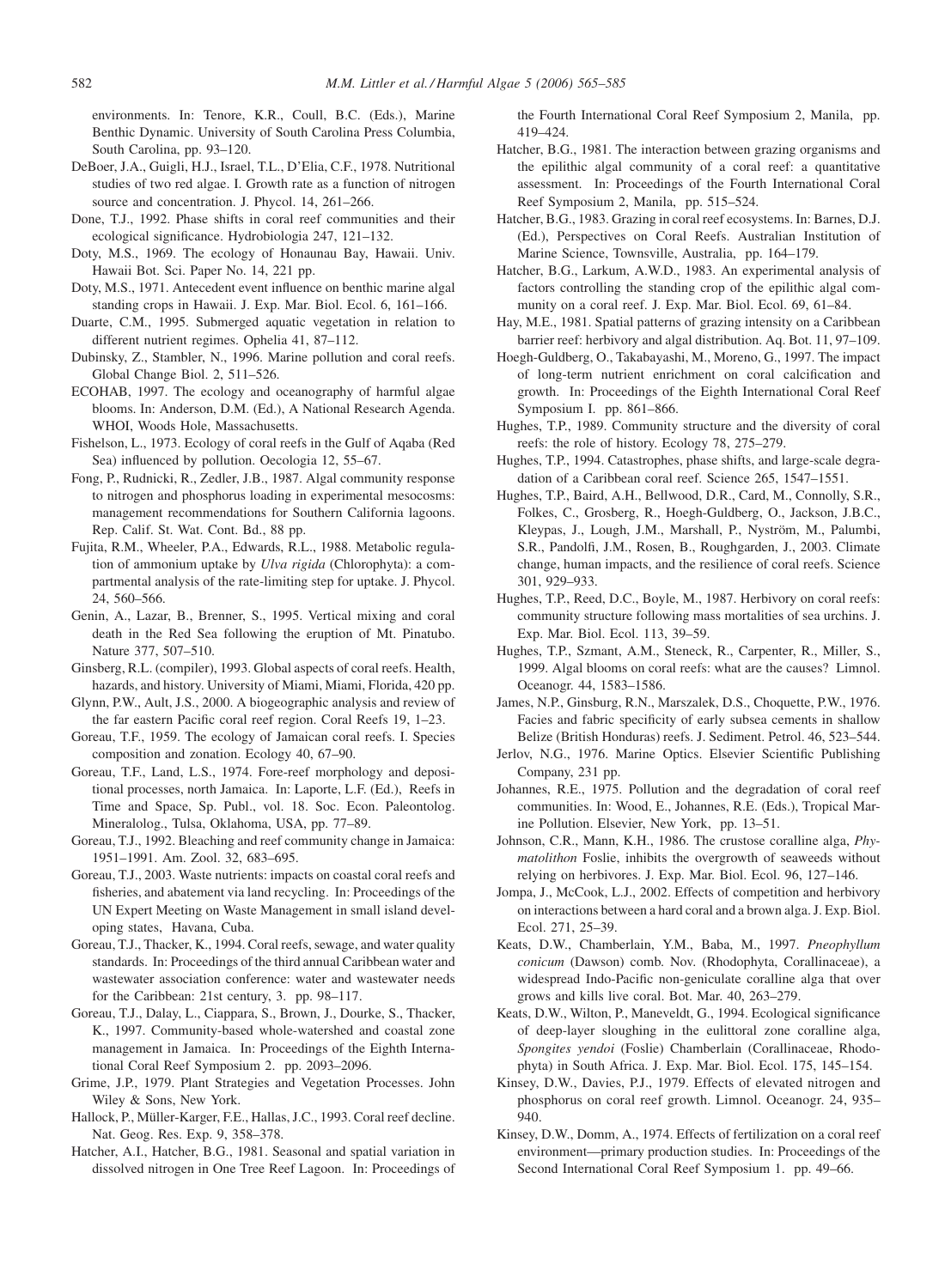- <span id="page-18-0"></span>Klumpp, D.W., McKinnon, D., Daniel, P., 1987. Damselfish territories: zones of high productivity on coral reefs. Mar. Ecol. Prog. Ser. 40, 41–51.
- Lapointe, B.E., 1987. Phosphorus-and nitrogen-limited photosynthesis and growth of Gracilaria tikvahiae (Rhodophyceae) in the Florida Keys: an experimental field study. Mar. Biol. 93, 561–568.
- Lapointe, B.E., 1997. Nutrient thresholds for bottom-up control of macroalgal blooms on coral reefs in Jamaica and southeast Florida. Limnol. Oceanogr. 42, 1119–1131.
- Lapointe, B.E., 1999. Simultaneous top-down and bottom-up forces control macroalgal blooms on coral reefs (reply to the comment by Hughes et al.) Limnol. Oceanogr. 44, 1586–1592.
- Lapointe, B.E., Barile, P.J., Littler, M.M., Littler, D.S., Bedford, B.J., Gasque, C., 2005a. Macroalgal blooms on southeast Florida coral reefs: I. Nutrient stoichiometry of the invasive green alga Codium isthmocladum in the wider Caribbean indicates nutrient enrichment. Harmful Algae 4, 1092–1105.
- Lapointe, B.E., Barile, P.J., Littler, M.M., Littler, D.S., 2005b. Macroalgal blooms on southeast Florida coral reefs. II. Cross-shelf discrimination of nitrogen sources indicates widespread assimilation of sewage nitrogen. Harmful Algae 4, 1106–1122.
- Lapointe, B.E., Barile, P.J., Matzie, W.R., 2004. Anthropogenic nutrient enrichment of seagrass and coral reef communities in the lower Florida Keys: discrimination of local versus regional nitrogen sources. J. Exp. Mar. Biol. Ecol. 308, 23–58.
- Lapointe, B.E., Matzie, W.R., 1996. Effects of storm water nutrient discharges on eutrophication processes in nearshore waters of the Florida Keys. Estuaries 19, 422–435.
- Lapointe, B.E., Littler, M.M., Littler, D.S., 1987. A comparison of nutrient-limited productivity in macroalgae from a Caribbean barrier reef and from a mangrove ecosystem. Aq. Bot. 28, 243– 255.
- Lapointe, B.E., Littler, M.M., Littler, D.S., 1992. Nutrient availability to marine macroalgae in siliciclastic versus carbonate-rich coastal waters. Estuaries 15, 76–83.
- Lapointe, B.E., Littler, M.M., Littler, D.S., 1993. Modification of benthic community structure by natural eutrophication: the Belize barrier reef. In: Proceedings of the Seventh International Coral Reef Symposium 1. pp. 323–334.
- Lapointe, B.E., Littler, M.M., Littler, D.S., 1997. Macroalgal overgrowth of fringing coral reefs at Discovery Bay, Jamaica: bottomup versus top-down control. In: Proceedings of the Eighth International Coral Reef Symposium 1. pp. 927–932.
- Lapointe, B.E., Matzie, W.R., Clark, M.W., 1994. Phosphorus inputs and eutrophication on the Florida Reef Tract. In: Ginsberg, R.N. (compiler), Proceedings of the colloquium on global aspects of coral reefs: health, hazards and history. University of Miami, pp. 106–112.
- Lapointe, B.E., O'Connell, J.D., 1989. Nutrient-enhanced productivity of Cladophora prolifera in Harrington Sound, Bermuda: eutrophication of a confined phosphorus-limited marine ecosystem. Estuar. Coast. Shelf Sci. 28, 347–360.
- Lapointe, B.E., Tenore, K.R., 1981. Experimental outdoor studies with Ulva fasciata Delile. I. Interaction of light and nitrogen on nutrient uptake, growth, and biochemical composition. J. Exp. Mar. Biol. Ecol. 53, 135–152.
- Lapointe, B.E., Thacker, K., 2002. Community-based water quality and coral reef monitoring in the Negril Marine Park, Jamaica: land-based nutrient inputs and their ecological consequences. In: Porter, J.W., Porter, K.G. (Eds.), The Everglades, Florida Bay, and Coral Reefs of the Florida Keys: An Ecosystem Sourcebook. CRC Press, Boca Raton, Florida, pp. 939–963.
- Larkum, A.W.D., Koop, K., 1997. ENCORE, algal productivity and possible paradigm shifts. In: Proceedings of the Eighth International Coral Reef Symposium 1. pp. 881–884.
- Larned, S.T., Stimson, J., 1996. Nitrogen-limited growth in the coral reef chlorophyte Dictyospheria cavernosa, and the effect of exposure to sediment-derived nitrogen on growth. Mar. Ecol. Progr. Ser. 145, 95–108.
- Lewis, S.M., 1986. The role of herbivorous fishes in the organization of a Caribbean reef community. Ecol. Monog. 56, 183–200.
- Lewis, S.M., Norris, J.N., Searles, R.B., 1987. The regulation of morphological plasticity in tropical reef algae by herbivory. Ecology 68, 636–641.
- Lewis, S.M., Wainwright, P.C., 1985. Herbivore abundance and grazing intensity on a Caribbean coral reef. J. Exp. Mar. Biol. Ecol. 87, 215–228.
- Lirman, D., Biber, P., 2000. Seasonal dynamics of algal communities in the northern Florida reef tract. Bot. Mar. 43, 305–314.
- Littler, D.S., Littler, M.M., 2000. Caribbean Reef Plants: An Identification Guide to the Reef Plants of the Caribbean, Bahamas, Florida and Gulf of Mexico. Offshore Graphics, Inc., Washington,  $DC$
- Littler, M.M., 1971. Standing stock measurements of crustose coralline algae (Rhodophyta) and other saxicolous organisms. J. Exp. Mar. Biol. Ecol. 6, 91–99.
- Littler, M.M., 1972. The crustose corallinaceae. Oceanogr. Mar. Biol. Ann. Rev. 10, 311–347.
- Littler, M.M., 1973. The population and community structure of Hawaiian fringing-reef crustose Corallinaceae (Rhodophyta, Cryptonemiales). J. Exp. Mar. Biol. Ecol. 11, 103–120.
- Littler, M.M., Doty, M.S., 1975. Ecological components structuring the seaward edges of tropical Pacific reefs: the distribution, communities and productivity of Porolithon. J. Ecol. 63, 117–129.
- Littler, M.M., Littler, D.S., 1984a. Models of tropical reef biogenesis: the contribution of algae. In: Round, F.E., Chapman, D.J. (Eds.), Progress in Phycological Research, vol. 3. Biopress, Bristol, pp. 323–364.
- Littler, M.M., Littler, D.S., 1984b. Relationships between macroalgal functional form groups and substrata stability in a subtropical rocky-intertidal system. J. Exp. Mar. Biol. Ecol. 74, 13–34.
- Littler, M.M., Littler, D.S., 1985. Non-destructive sampling. In: Littler, M.M., Littler, D.S. (Eds.), Handbook of Phycological Methods. Ecological Field Methods: Macroalgae. Cambridge University Press, Cambridge, pp. 161–175.
- Littler, M.M., Littler, D.S., 1990. Productivity and nutrient relationships in psammophytic versus epilithic forms of Bryopsidales (Chlorophyta): comparisons based on a short-term physiological assay. Hydrobiologia 204–205, 49–55.
- Littler, M.M., Littler, D.S., 1997. Disease-induced mass mortality of crustose coralline algae on coral reefs provides rationale for the conservation of herbivorous fish stocks. In: Proceedings of the Eighth International Coral Reef Symposium 1. pp. 719–724.
- Littler, M.M., Littler, D.S., Lapointe, B.E., 1993. Modification of tropical reef community structure due to cultural eutrophication: the southwest coast of Martinique. In: Proceedings of the Seventh International Coral Reef Symposium 1. pp. 335–343.
- Littler, M.M., Littler, D.S., Taylor, P.R., 1983a. Evolutionary strategies in a tropical barrier reef system: functional-form groups of marine macroalgae. J. Phycol. 19, 229–237.
- Littler, M.M., Littler, D.S., Taylor, P.R., 1987a. Animal-plant defense associations: effects on the distribution and abundance of tropical reef macrophytes. J. Exp. Mar. Biol. Ecol. 105, 107– 121.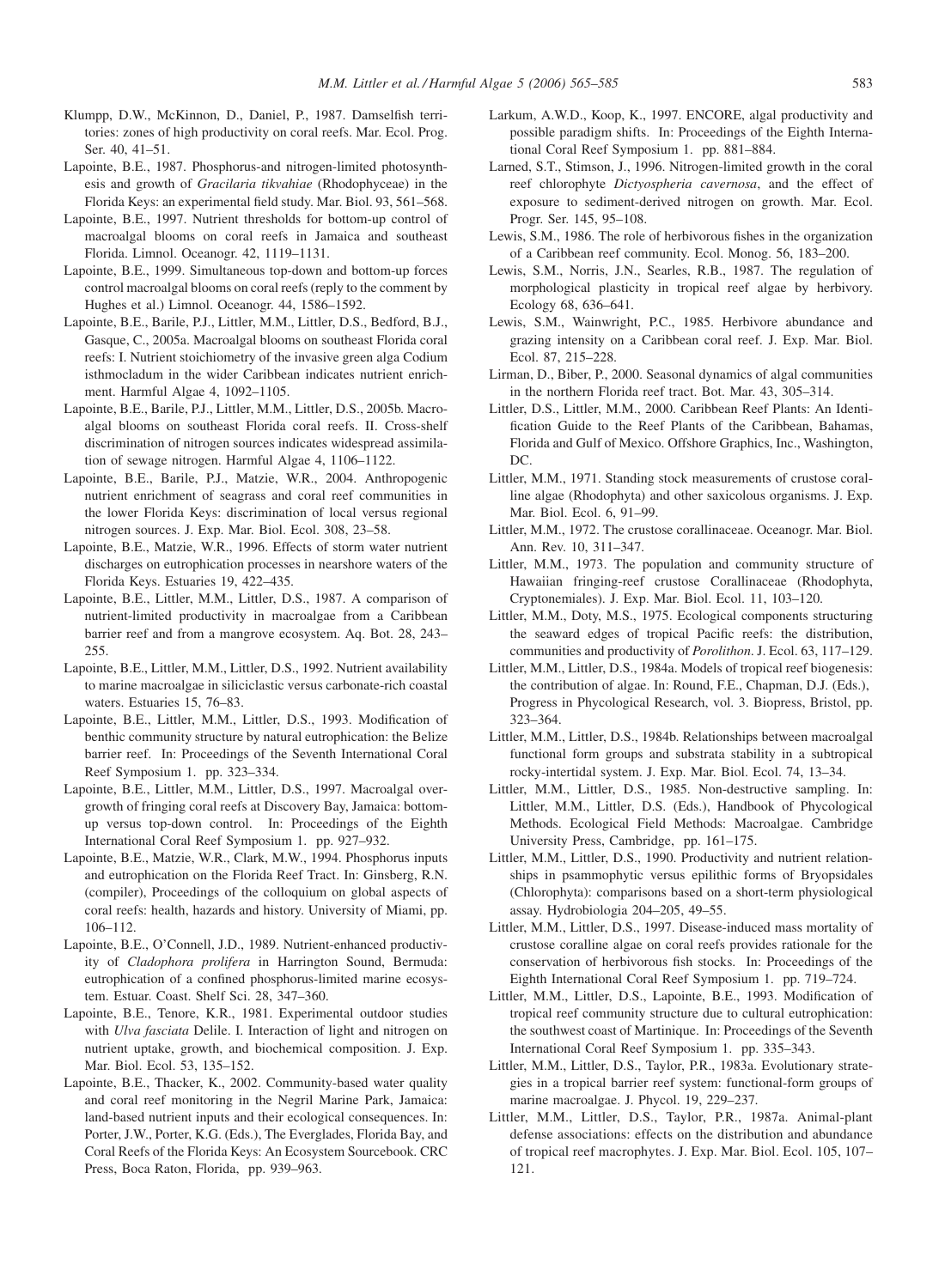- <span id="page-19-0"></span>Littler, M.M., Littler, D.S., Taylor, P.R., 1995. Selective herbivore increases biomass of its prey: a chiton-coralline reef-building association. Ecology 76, 1666–1681.
- Littler, M.M., Littler, D.S., Titlyanov, E.A., 1991. Comparisons of Nand P-limited productivity between high granitic islands versus low carbonate atolls in the Seychelles Archipelago: a test of the relative-dominance paradigm. Coral Reefs 10, 199–209.
- Littler, M.M., Martz, D.R., Littler, D.S., 1983c. Effects of recurrent sand deposition on rocky intertidal organisms: importance of substrate heterogeneity in a fluctuating environment. Mar. Ecol. Prog. Ser. 11, 129–139.
- Littler, M.M., Taylor, P.R., Littler, D.S., 1983b. Algal resistance to herbivory on a Caribbean barrier reef. Coral Reefs 2, 111-118.
- Littler, M.M., Taylor, P.R., Littler, D.S., 1986. Plant defense associations in the marine environment. Coral Reefs 5, 63–71.
- Littler, M.M., Taylor, P.R., Littler, D.S., 1989. Complex interactions in the control of coral zonation on a Caribbean reef flat. Oecologia 80, 331–340.
- Littler, M.M., Taylor, P.R., Littler, D.S., Sims, R.H., Norris, J.N., 1987b. Dominant macrophyte standing stocks, productivity and community structure on a Belizean barrier-reef. Atoll Res. Bull. No. 302, 24 pp.
- Lough, J.M., 1994. Climate variation and El Niño-Southern Oscillation events on the Great Barrier Reef: 1958–1987. Coral Reefs 13, 181–195.
- Macintyre, I.G., Glynn, P.W., 1990. Upper limit of El Niño kill off. Coral Reefs 9, 92.
- Macintyre, I.G., Graus, R.R., Reinthal, P.N., Littler, M.M., Littler, D.S., 1987. The barrier reef sediment apron: Tobacco Range, Belize. Coral Reefs 6, 1–12.
- Marubini, F., Davies, P.S., 1996. Nitrate increases zooxanthellae population density and reduces skeletogenesis in corals. Mar. Biol. 127, 319–328.
- McClanahan, T.R., Cokos, B.A., Sala, E., 2002. Algal growth and species composition under experimental control of herbivory, phosphorus abundance in Glovers Reef, Belize. Mar. Poll. Bull. 44, 441–451.
- McConnaughey, T.A., Adey, W.H., Small, A.M., 2000. Community and environmental influences on reef coral calcification. Limnol. Oceanogr. 45, 1667–1671.
- McCook, L.J., 1999. Macroalgae, nutrients and phase shifts on coral reefs: scientific issues and management consequences for the Great Barrier Reef. Coral Reefs 18, 357–367.
- Mergener, H., 1981. Man-made influences on and natural changes in the settlement of the Aqaba reefs (Red Sea). In: Proceedings of the Fourth International Coral Reef Symposium 1. pp. 193–207.
- Miller, M.W., Hay, M.E., 1996. Coral–seaweed–grazer–nutrient interactions on temperate reefs. Ecol. Monog. 66, 323–344.
- Miller, M.W., Hay, M.E., 1998. Effects of fish predation and seaweed competition on the survival and growth of corals. Oecologia 113, 231–238.
- Miller, M.W., Hay, M.E., Miller, S.L., Sotka, E., Szmant, A.M., 1999. Effects of nutrients versus herbivores on reef algae: a new method for manipulating nutrients on coral reefs. Limnol. Oceanogr. 44, 1847–1861.
- Morrisson, D., 1988. Comparing fish and urchin grazing in shallow and deeper coral reef algal communities. Ecology 69, 1367– 1382.
- Muller-Parker, G., McCloskey, L.R., Høegh-Guldberg, O., McAuley, P.J., 1994. Effects of ammonium enrichment on animal and algal biomass of the coral Pocillopora damicornis. Pac. Sci. 48, 273– 283.
- National Research Council, 1995. Understanding Marine Biodiversity. Ocean Studies Board, Biology Board. National Academy Press, Washington DC.
- National Research Council, 2000. Clean Coastal Waters: Understanding and Reducing the Effects of Nutrient Pollution. Ocean Studies Board, Water Science and Technology Board. National Academy Press, Washington DC.
- Nixon, S.W., 1995. Coastal marine eutrophication: a definition, social causes, and future concerns. Ophelia 41, 199–219.
- Nugues, M.M., Smith, G.W., van Hooidonk, R.J., Seabra, M.I., Bak, R.P.M., 2004. Algal contact as a trigger for coral disease. Ecol. Let. 7, 919–923.
- Ogden, C.J., Brown, R.A., Salesky, N., 1973. Grazing by the echinoid Diadema antillarum Philippi: formation of halos around West Indian patch reefs. Science 182, 715–717.
- Pandolfi, J.M., Jackson, J.V.C., Baron, N., Bradbury, R.H., Guzman, H.M., Hughes, T.P., Kappel, C.V., Michell, F., Ogden, J.C., Possingham, H.P., Sala, E., 2005. Are U.S. coral reefs on the slippery slope to slime? Science 307, 1725–1726.
- Pastorok, R.A., Bilyard, G.R., 1985. Effects of sewage pollution on coral-reef communities. Mar. Ecol. Prog. Ser. 21, 175–189.
- Pollock, J.B., 1928. Fringing and fossil coral reefs of Oahu. Bull. Bernice P. Bishop Mus. 55, 1–56.
- Precht, W.F., Miller, S.L., in press. Ecological shifts along the Florida reef tract: the past as a key to the future. In: Aronson, R.B. (Ed.), Geological approaches to coral reef ecology. Springer-Verlag, New York.
- Randall, J.E., 1965. Grazing effect on seagrasses by herbivorous marine fishes. Ecology 46, 255–260.
- Reinthal, P.N., Macintyre, I.G., 1994. Spatial and temporal variations in grazing pressure by herbivorous fishes: Tobacco Reef, Belize. Atoll Res. Bull. 425, 1–11.
- Rosenberg, G., Ramus, J., 1984. Uptake of inorganic nitrogen and seaweed surface area: volume ratios. Aq. Bot. 19, 65–72.
- Ruetzler, K., Macintyre, I.G., 1982. The habitat distribution and community structure of the barrier reef complex at Carrie Bow Cay, Belize. In: Ruetzler, K., Macintyre, I.G. (Eds.), The Atlantic barrier reef ecosystem at Carrie Bow Cay, Belize, I. Structure and communities. Smithsonian Contributions to Marine Science, No. 12, pp. 9–45.
- Ruyter van Steveninck, E.D., 1984. The composition of algal vegetation in and outside damselfish territories on a Florida reef. Aq. Bot. 20, 11–19.
- Sammarco, P.W., 1980. Diadema and its relationship to coral spat mortality: grazing, competition, and biological disturbance. J. Exp. Mar. Biol. Ecol. 45, 245–272.
- Sammarco, P.W., 1982. Effects of grazing by Diadema antillarum Philippi (Echinodermata: Echinoidea) on algal diversity and community structure. J. Exp. Mar. Biol. Ecol. 65, 83–105.
- Sammarco, P.W., 1983. Effects of fish grazing and damselfish territoriality on coral reef algae. I. Algal community structure. Mar. Ecol. Prog. Ser. 13, 1–14.
- Sand-Jensen, K., Borum, J., 1991. Interactions among phytoplankton, periphyton, and macrophytes in temperate freshwaters and estuaries. Aq. Bot. 41, 137–175.
- Santavy, D.L., Peters, E.C., 1997. Microbial pests: coral disease in the western Atlantic. In: Proceedings of the Eighth International Coral Reef Symposium 1. pp. 607–612.
- SAS, 2003. SAS for Windows, v. 9.1. SAS Institute, Inc., Cary, North Carolina, USA.
- Schaffelke, B.D., Klumpp, W., 1998. Nutrient-limited growth of the coral reef macroalga Sargassum baccularia and experimental